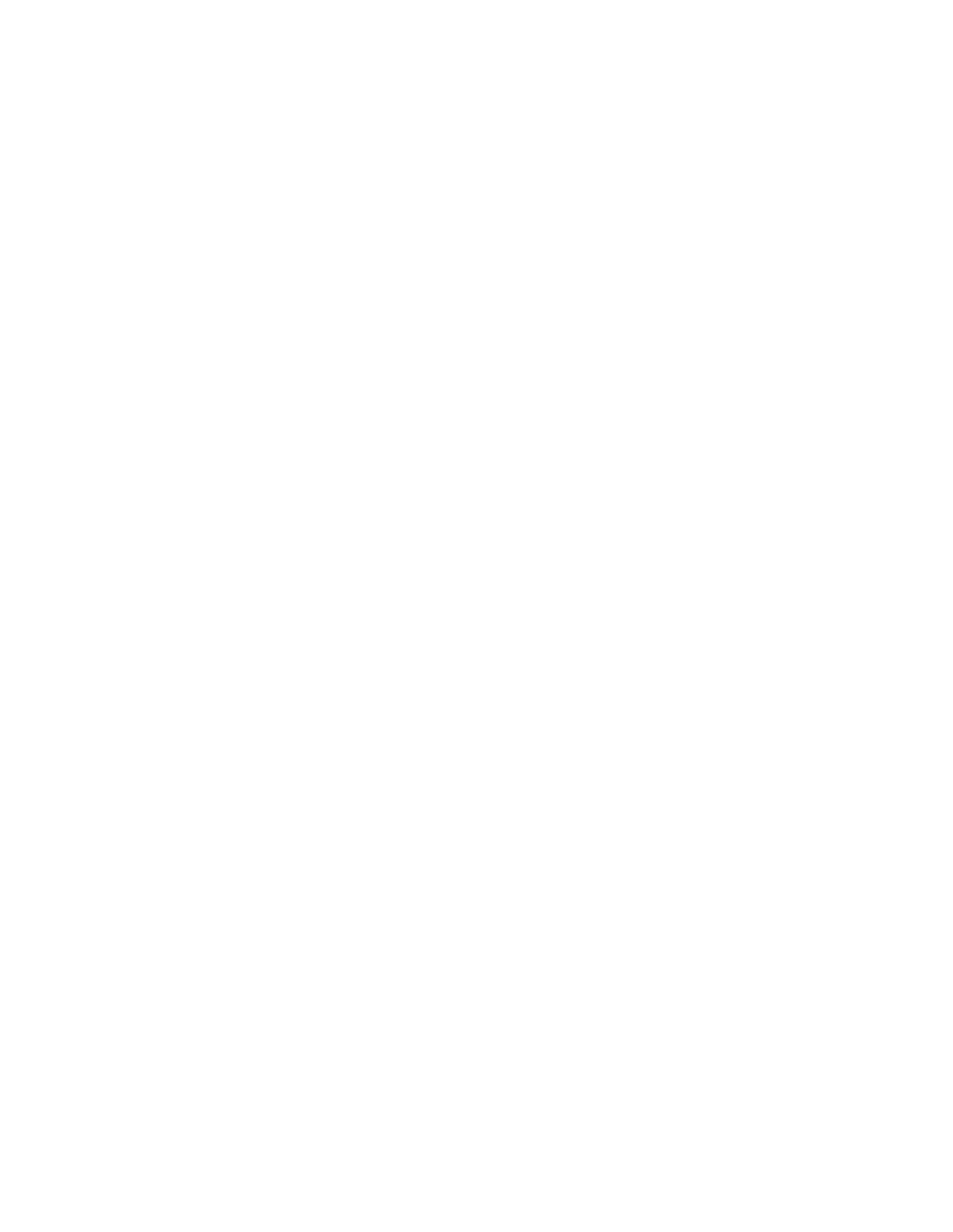Financial Statements

Year ended March 31, 2016

Page

| Independent Auditors' Report                    | 1              |
|-------------------------------------------------|----------------|
| <b>Statement of Financial Position</b>          | 3              |
| <b>Statement of Operations</b>                  | $\overline{4}$ |
| Statement of Changes in Net Assets (Deficiency) | 5              |
| <b>Statement of Cash Flows</b>                  | 6              |
| Statement of Remeasurement Gains and Losses     | 7              |
| <b>Notes to Financial Statements</b>            | 8              |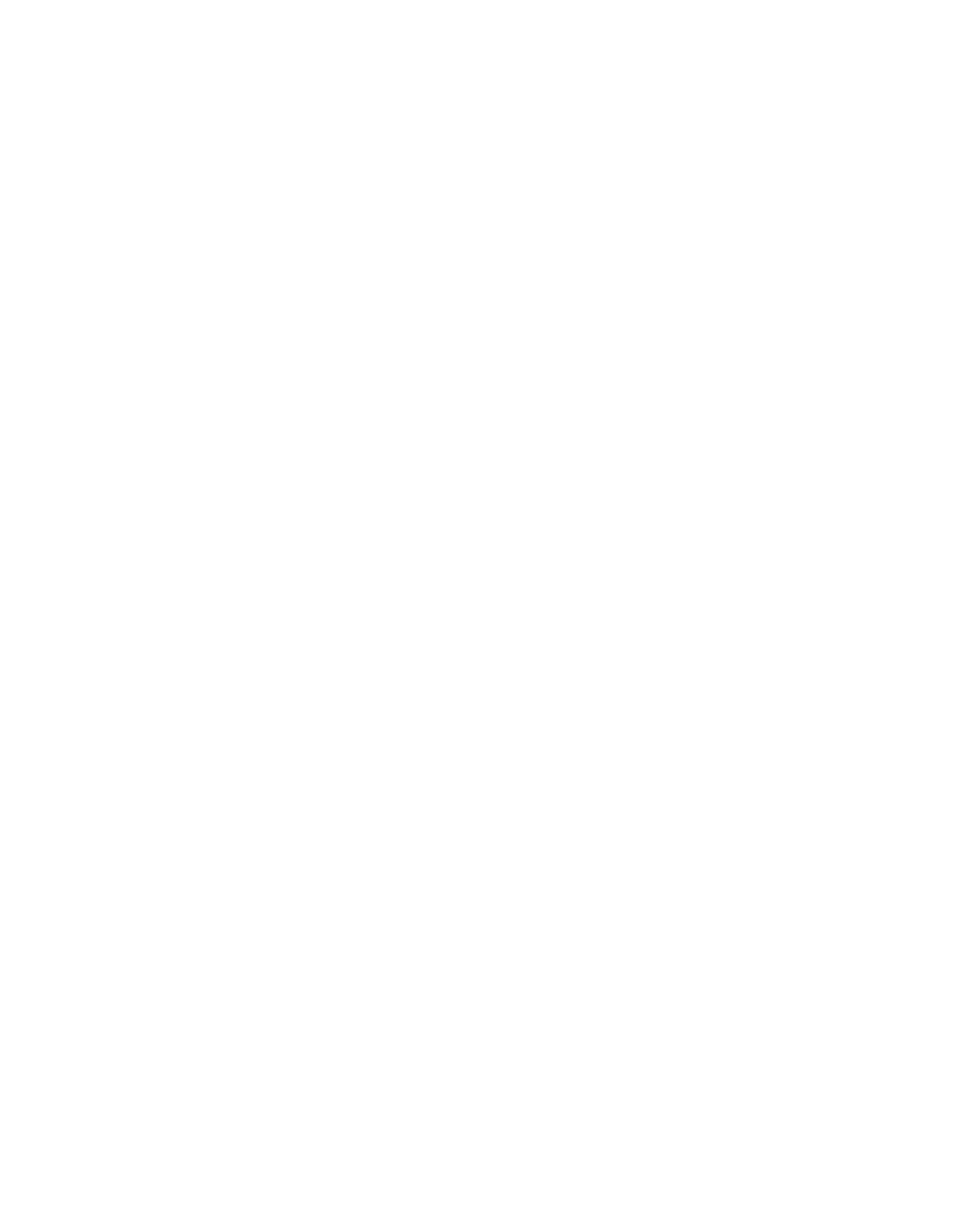

**KPMG LLP** Telephone (613) 549-1550 863 Princess Street Suite 400 Fax (613) 549-6349 Kingston ON K7L 5N4 **Internet** www.kpmg.ca Canada

### **INDEPENDENT AUDITORS' REPORT**

To the Board of Directors of Cornwall Community Hospital

We have audited the accompanying financial statements of the Cornwall Community Hospital, which comprise the statement of financial position as at March 31, 2016, the statements of operations, changes in net assets (deficiency), cash flows and remeasurement gains and losses for the year then ended, and notes, comprising a summary of significant accounting policies and other explanatory information.

### *Management's Responsibility for the Financial Statements*

Management is responsible for the preparation and fair presentation of these financial statements in accordance with Canadian public sector accounting standards, and for such internal control as management determines is necessary to enable the preparation of financial statements that are free from material misstatement, whether due to fraud or error.

#### *Auditors' Responsibility*

Our responsibility is to express an opinion on these financial statements based on our audit. We conducted our audit in accordance with Canadian generally accepted auditing standards. Those standards require that we comply with ethical requirements and plan and perform the audit to obtain reasonable assurance about whether the financial statements are free from material misstatement.

An audit involves performing procedures to obtain audit evidence about the amounts and disclosures in the financial statements. The procedures selected depend on our judgment, including the assessment of the risks of material misstatement of the financial statements, whether due to fraud or error. In making those risk assessments, we consider internal control relevant to the entity's preparation and fair presentation of the financial statements in order to design audit procedures that are appropriate in the circumstances, but not for the purpose of expressing an opinion on the effectiveness of the entity's internal control. An audit also includes evaluating the appropriateness of accounting policies used and the reasonableness of accounting estimates made by management, as well as evaluating the overall presentation of the financial statements.

We believe that the audit evidence we have obtained is sufficient and appropriate to provide a basis for our audit opinion.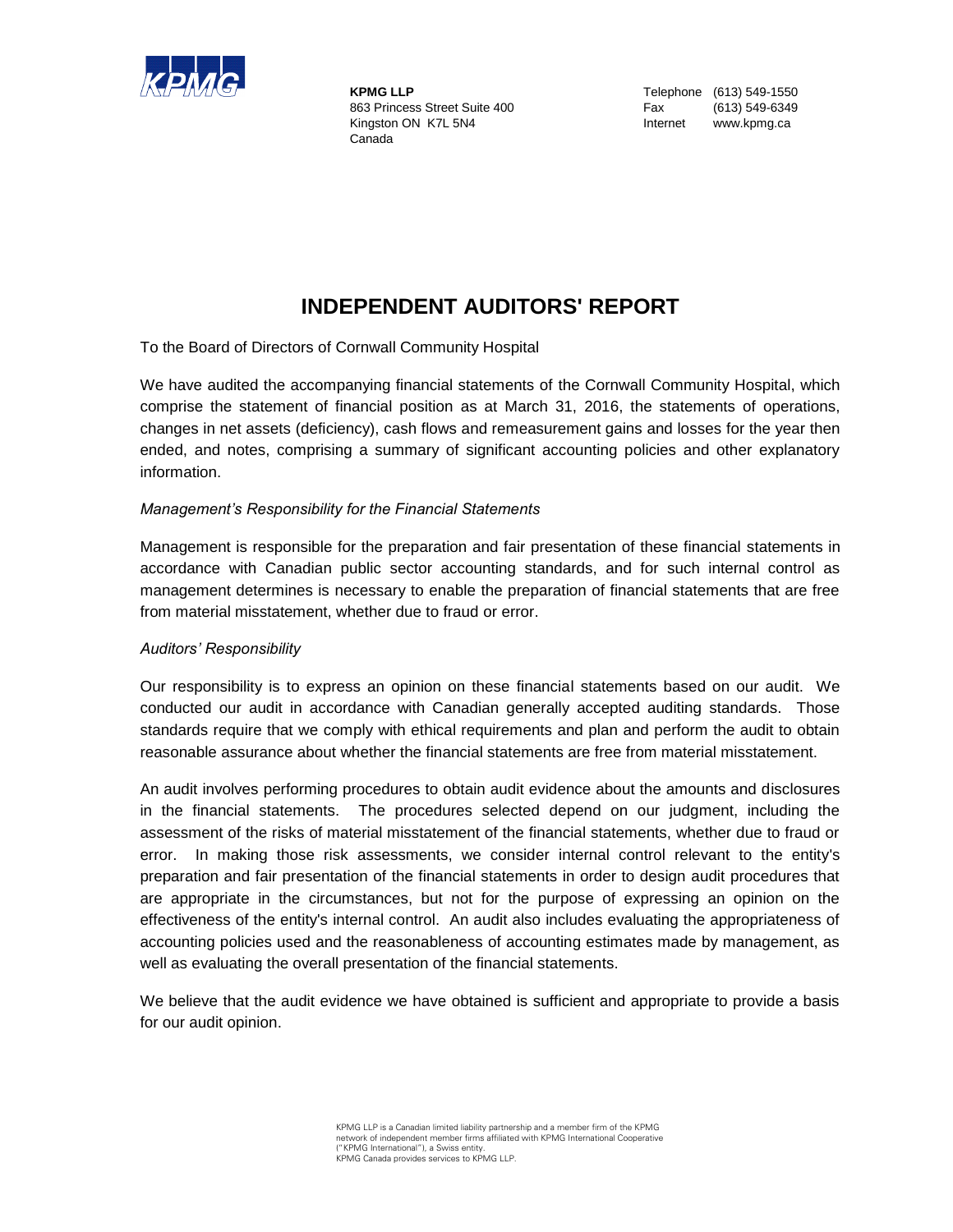

### *Opinion*

In our opinion, the financial statements present fairly, in all material respects, the financial position of the Cornwall Community Hospital as at March 31, 2016, its results of operations, its changes in net assets (deficiency), its cash flows and the remeasurement gains and losses for the year then ended in accordance with Canadian public sector accounting standards.

 $KPMG$   $10$ 

Chartered Professional Accountants, Licensed Public Accountants

June 2, 2016

Kingston, Canada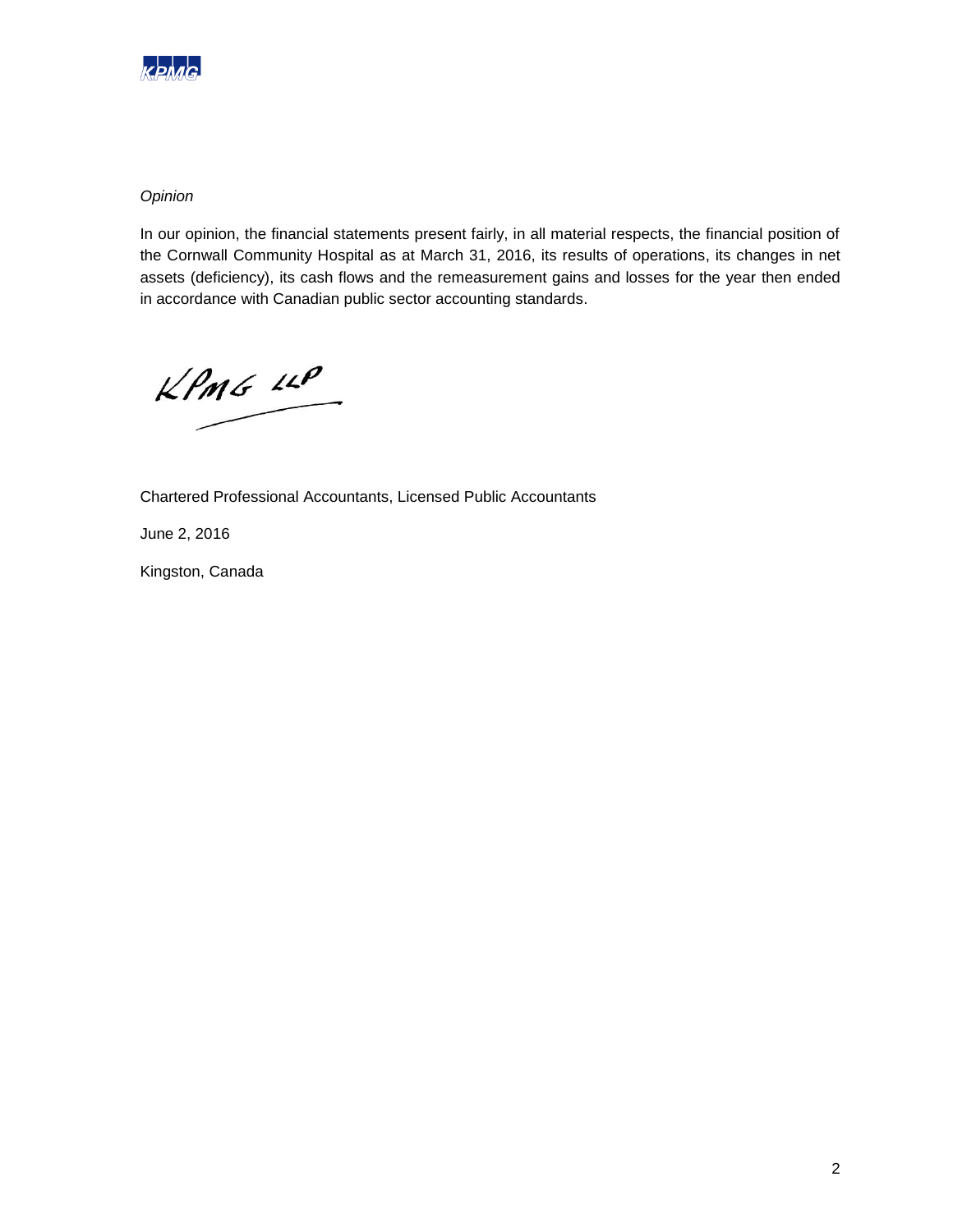Statement of Financial Position

|  |  |  | March 31, 2016, with comparative information for 2015 |  |  |  |
|--|--|--|-------------------------------------------------------|--|--|--|
|--|--|--|-------------------------------------------------------|--|--|--|

|                                                                                                | 2016                       | 2015                        |
|------------------------------------------------------------------------------------------------|----------------------------|-----------------------------|
| <b>Assets</b>                                                                                  |                            |                             |
| <b>Current assets:</b>                                                                         |                            |                             |
| Cash                                                                                           | \$                         | \$<br>3,890,448             |
| Accounts receivable (note 3)                                                                   | 10,166,227                 | 8,510,726                   |
| Inventories                                                                                    | 1,229,976                  | 1,200,317                   |
| Prepaid expenses                                                                               | 1,031,907                  | 1,072,279                   |
|                                                                                                | 12,428,110                 | 14,673,770                  |
| Restricted cash (note 4)                                                                       | 209,010                    | 209,010                     |
| Capital assets (note 5(a))                                                                     | 138,280,770                | 138,559,145                 |
|                                                                                                | \$150,917,890              | \$153,441,925               |
| Liabilities, Deferred Contributions and Net Assets (Deficiency)<br><b>Current liabilities:</b> |                            |                             |
| <b>Bank overdraft</b>                                                                          | \$<br>509,411              | \$                          |
| Short-term loan (note 2)                                                                       | 5,000,000                  | 5,000,000                   |
| Accounts payable and accrued liabilities (note 6)                                              | 13,784,386                 | 16,472,982                  |
| Deferred revenue                                                                               | 475,512                    | 843,426                     |
| Employee future benefits (note 7)<br>Current portion of long-term debt (note 8)                | 548,713<br>533,000         | 472,451<br>51,235           |
|                                                                                                | 20,851,022                 | 22,840,094                  |
| Employee future benefits (note 7)                                                              | 5,324,562                  | 5,089,990                   |
| Other long-term accrued liabilities                                                            | 231,741                    |                             |
| Interest rate swaps (note 8)                                                                   | 191,937                    |                             |
| Long-term debt (note 8)                                                                        | 5,402,000                  |                             |
|                                                                                                |                            |                             |
| Deferred contributions (note 9)                                                                | 119,786,634<br>151,787,896 | 125,676,891<br>153,606,975  |
|                                                                                                |                            |                             |
| Net assets (deficiency):                                                                       |                            |                             |
| Invested in capital assets (note 10)                                                           | 12,735,513                 | 14,506,985                  |
| Restricted for endowments (note 11)<br>Unrestricted                                            | 209,010                    | 209,010                     |
|                                                                                                | (13,622,592)<br>(678,069)  | (14,881,045)<br>(165,050)   |
|                                                                                                |                            |                             |
| Accumulated remeasurement gains/losses                                                         | (191, 937)                 |                             |
|                                                                                                | (870,006)                  | (165,050)                   |
| Contingencies and commitments (note 12)                                                        |                            |                             |
|                                                                                                |                            | \$150,917,890 \$153,441,925 |

On behalf of the Board: Director

 $\mathcal{A}$  of  $\mathcal{C}$ Director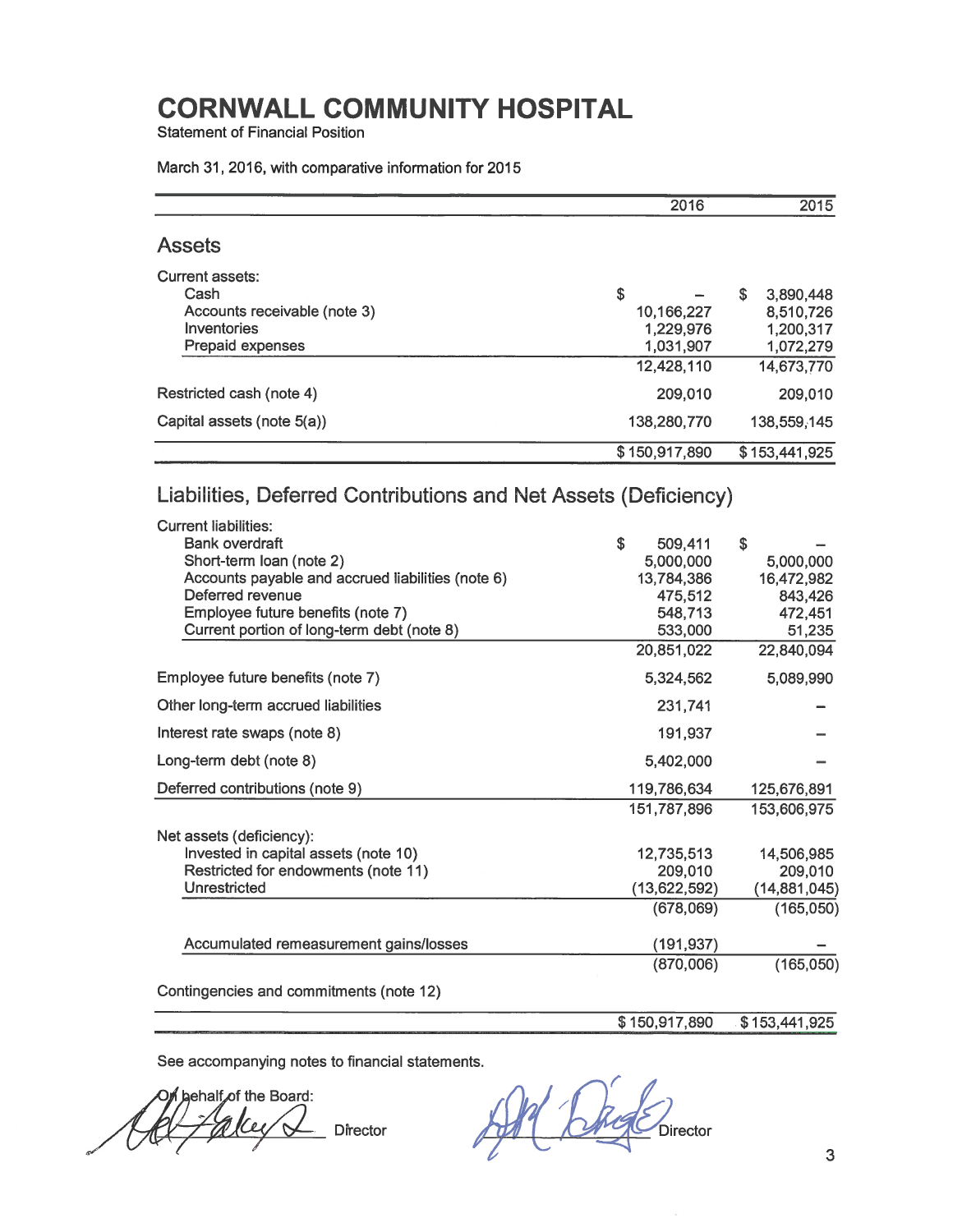Statement of Operations

Year ended March 31, 2016, with comparative information for 2015

|                                                                  | 2016             | 2015             |
|------------------------------------------------------------------|------------------|------------------|
| Revenue:                                                         |                  |                  |
| Patient care:                                                    |                  |                  |
| Ministry of Health and Long-Term Care                            | \$<br>81,050,489 | \$81,223,847     |
| Other                                                            | 15,297,191       | 17,016,456       |
| Recovery:                                                        |                  |                  |
| Preferred accommodations                                         | 612,605          | 787,050          |
| Other                                                            | 6,347,963        | 5,728,644        |
| Investment income                                                | 2,187            | 2,715            |
| Amortization of deferred contributions                           | 2,680,377        | 2,669,085        |
| Other programs:                                                  |                  |                  |
| Ministry of Health and Long-Term Care                            | 7,181,145        | 6,766,860        |
| Ministry of Community and Social Services                        | 2,850,900        | 2,659,022        |
|                                                                  | 116,022,857      | 116,853,679      |
| Expenses:                                                        |                  |                  |
| Salaries and wages                                               | 51,215,220       | 50,592,031       |
| Employee benefits                                                | 15,397,658       | 15,105,351       |
| Medical staff remuneration                                       | 9,477,136        | 11,157,595       |
| Medical and surgical supplies                                    | 5,591,979        | 5,849,760        |
| Drugs and medical gases                                          | 2,151,828        | 1,997,069        |
| Other supplies and expenses                                      | 17,009,044       | 17,164,358       |
| <b>Buildings and grounds</b>                                     | 594,325          | 615,708          |
| Amortization of equipment                                        | 4,552,640        | 4,678,719        |
| Interest on long-term debt                                       |                  | 4,588            |
| Other programs:                                                  |                  |                  |
| Ministry of Health and Long-Term Care                            | 7,181,145        | 6,766,860        |
| Ministry of Community and Social Services                        | 2,850,900        | 2,659,022        |
|                                                                  | 116,021,875      | 116,591,061      |
| Excess of revenue over expenses before undernoted items          | 982              | 262,618          |
|                                                                  |                  |                  |
| Interest on long-term debt                                       |                  | (2,669)          |
| Amortization of deferred contributions related to capital assets | 4,570,580        | 4,240,558        |
| Amortization of capital assets                                   | (5,084,581)      | (4,830,903)      |
|                                                                  | (514,001)        | (593, 014)       |
| Deficiency of revenue over expenses                              | \$<br>(513, 019) | \$<br>(330, 396) |
|                                                                  |                  |                  |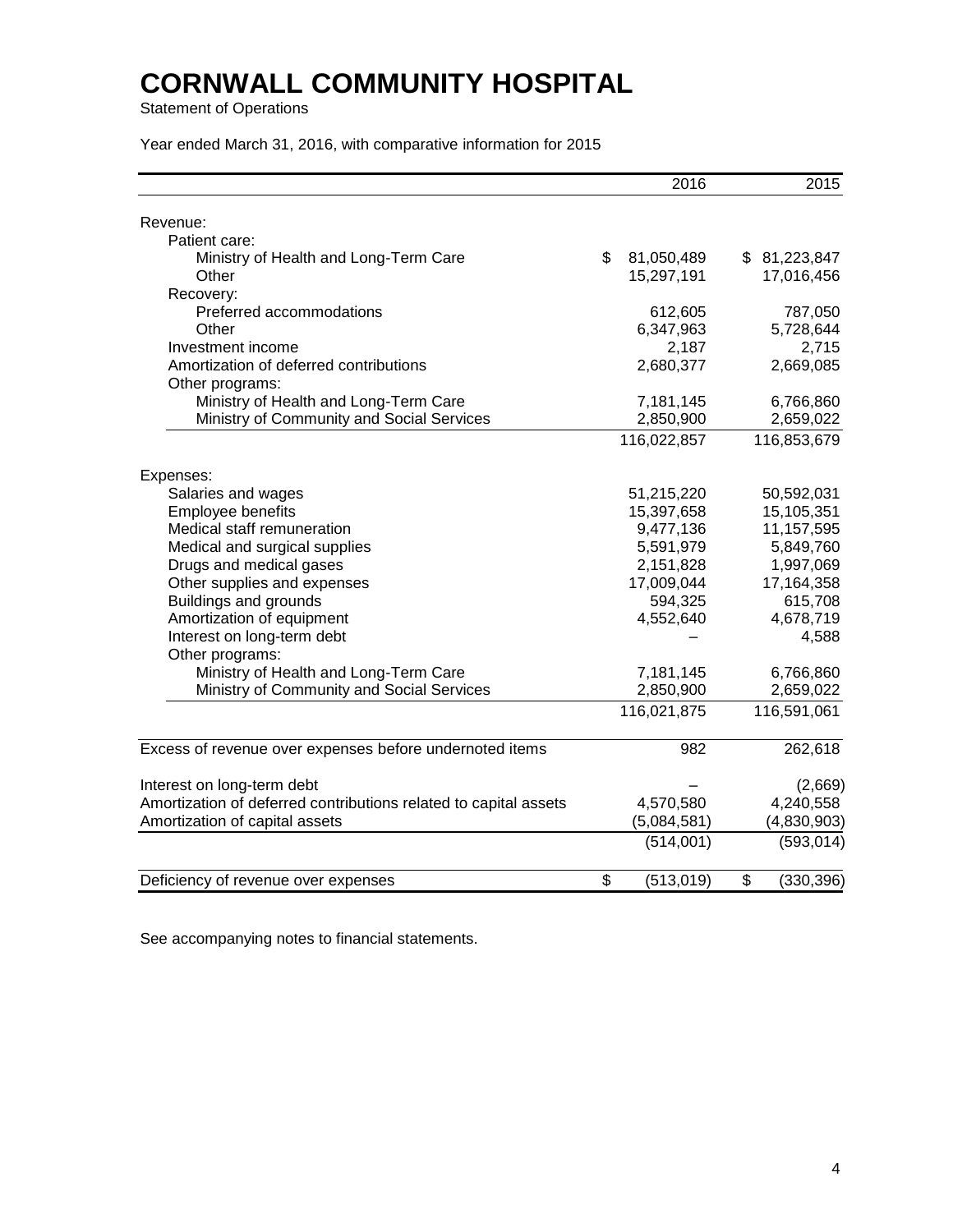Statement of Changes in Net Assets (Deficiency)

Year ended March 31, 2016, with comparative information for 2015

|                                                           | Invested in<br>capital assets | Endowments    | Unrestricted    |    | 2016<br>Total | 2015<br>Total |
|-----------------------------------------------------------|-------------------------------|---------------|-----------------|----|---------------|---------------|
| Balance, beginning of year                                | 14,506,985                    | \$<br>209.010 | \$(14,881,045)  | \$ | (165,050)     | \$<br>165,346 |
| Excess (deficiency) of revenue<br>over expenses (note 10) | (2,386,263)                   |               | 1,873,244       |    | (513,019)     | (330,396)     |
| Net change in investment in capital assets<br>(note 10)   | 614,791                       |               | (614, 791)      |    |               |               |
| Balance, end of year                                      | 12,735,513                    | 209,010       | \$ (13,622,592) | ደ  | (678,069)     | (165, 050)    |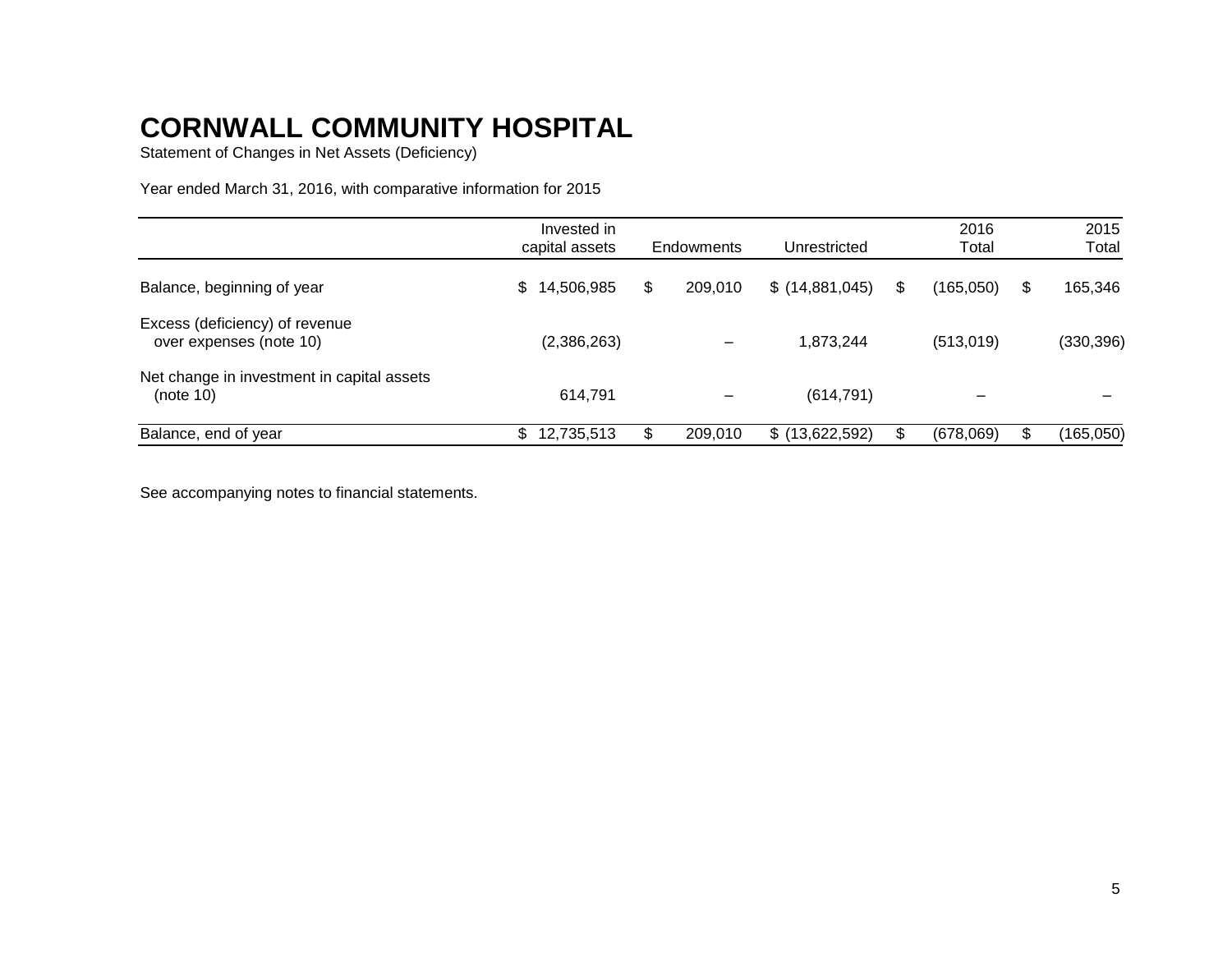Statement of Cash Flows

Year ended March 31, 2016, with comparative information for 2015

|                                                                          | 2016             | 2015             |
|--------------------------------------------------------------------------|------------------|------------------|
| Cash provided by (used for):                                             |                  |                  |
| Operating activities:                                                    |                  |                  |
| Deficiency of revenue over expenses                                      | \$<br>(513,019)  | \$<br>(330, 396) |
| Items not involving cash:                                                |                  |                  |
| Amortization of capital assets<br>Amortization of deferred contributions | 9,637,221        | 9,509,622        |
| related to capital assets                                                | (7, 250, 958)    | (6,909,643)      |
| Net change in non-cash working capital                                   |                  |                  |
| components (note 14)                                                     | (4,701,298)      | (9,011,797)      |
| Increase in employee future benefits                                     | 310,834          | 223,219          |
| Increase in other long-term accrued liabilities                          | 231,741          |                  |
|                                                                          | (2, 285, 479)    | (6,518,995)      |
| Capital activities:                                                      |                  |                  |
| Purchase of capital assets                                               | (9,358,845)      | (14,820,880)     |
| Increase in deferred contributions related                               |                  |                  |
| to capital assets                                                        | 1,360,700        | 6,302,794        |
|                                                                          | (7,998,145)      | (8,518,086)      |
| Financing activities:                                                    |                  |                  |
| Repayment of long-term debt                                              | (51, 235)        | (429, 221)       |
| Proceeds from short-term debt                                            | 5,935,000        | 5,000,000        |
|                                                                          | 5,883,765        | 4,570,779        |
| Net decrease in cash                                                     | (4,399,859)      | (10, 466, 302)   |
| Cash, beginning of year                                                  | 4,099,458        | 14,565,760       |
|                                                                          |                  |                  |
| Cash (bank indebtedness), end of year                                    | \$<br>(300, 401) | \$<br>4,099,458  |
| Cash is comprised of the following:                                      |                  |                  |
| Cash                                                                     | \$               | \$<br>3,890,448  |
| Restricted cash                                                          | 209,010          | 209,010          |
| <b>Bank indebtedness</b>                                                 | (509, 411)       |                  |
|                                                                          | \$<br>(300, 401) | \$<br>4,099,458  |
|                                                                          |                  |                  |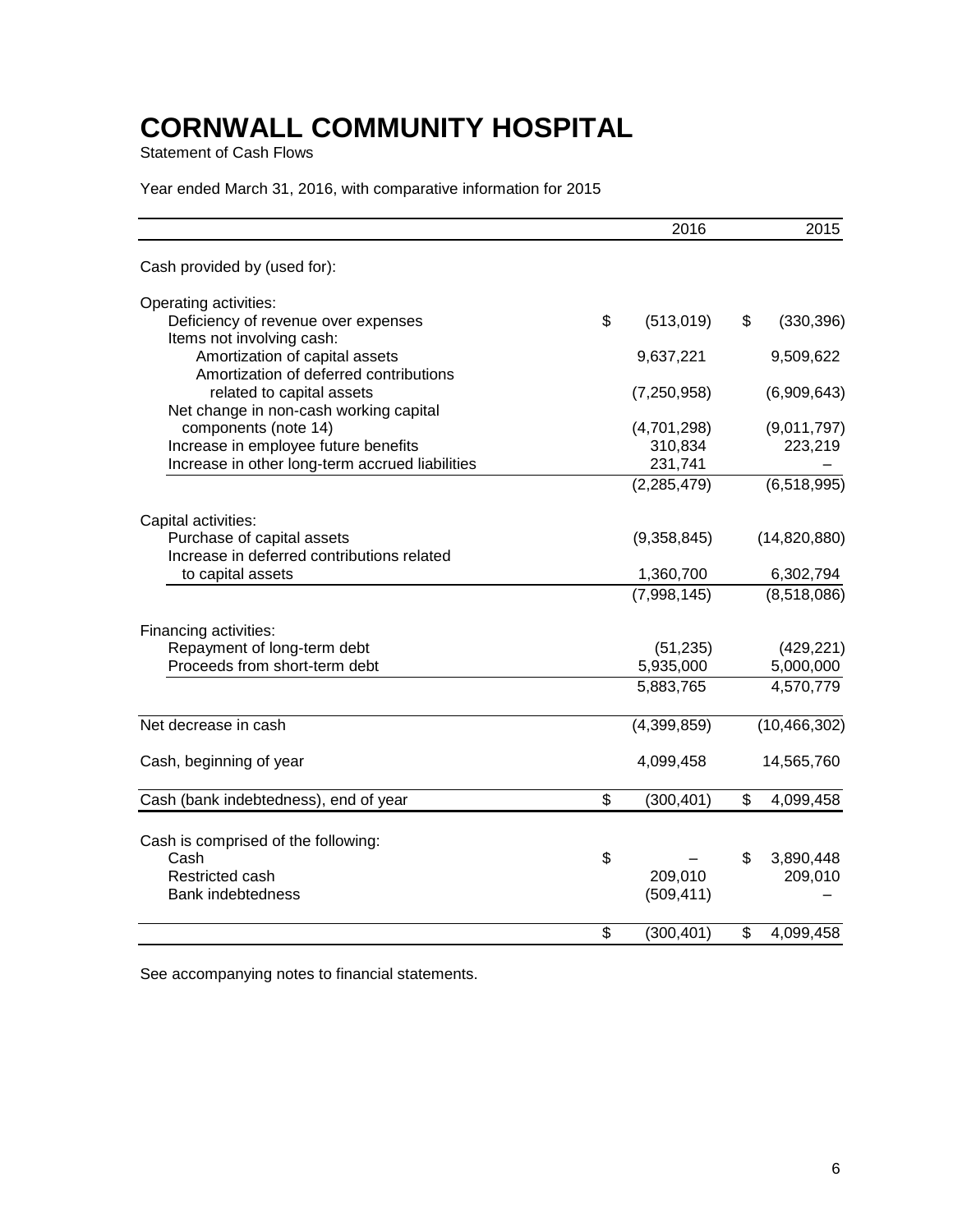Statement of Remeasurement Gains and Losses

Year ended March 31, 2016

|                                                             | 2016       |
|-------------------------------------------------------------|------------|
| Accumulated remeasurement gains (losses), beginning of year | \$         |
| Unrealized gains (losses) attributable to:                  |            |
| Interest rate swap                                          | (191, 937) |
|                                                             | (191, 937) |
| Accumulated remeasurement gains (losses), end of year       | (191, 937) |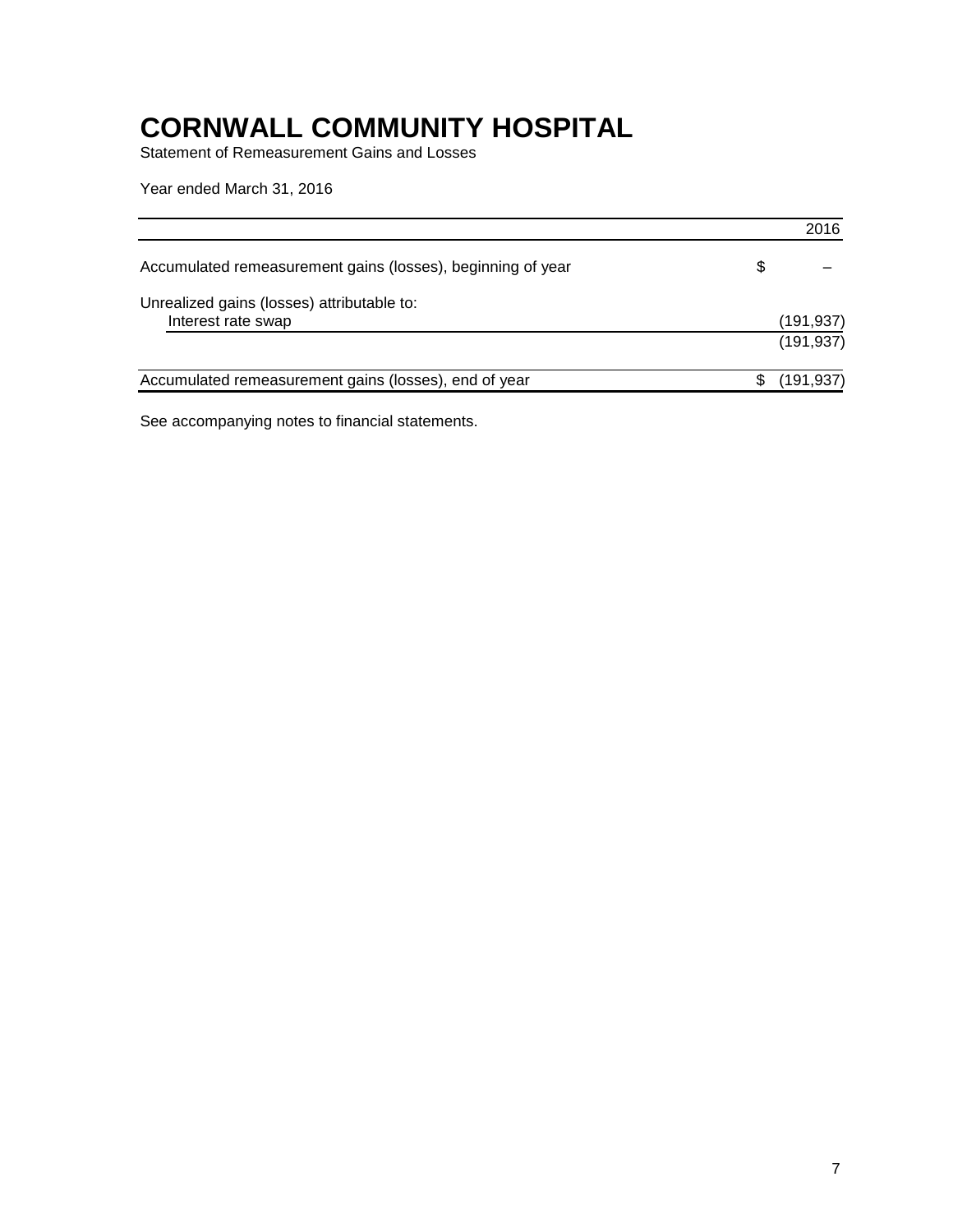Notes to Financial Statements

Year ended March 31, 2016

Cornwall Community Hospital/Hôpital communautaire de Cornwall (the "Hospital") is incorporated under the Ontario Corporations Act. The Hospital is principally involved in providing health care services to Cornwall and area. The Hospital is a registered charity under the Income Tax Act and accordingly is exempt from income taxes, provided certain requirements of the Income Tax Act are met.

### **1. Significant accounting policies:**

(a) Revenue recognition:

The Hospital follows the deferral method of accounting for contributions, which include donations and government grants.

Under the *Health Insurance Act* and Regulations thereto, the Hospital is funded primarily by the Province of Ontario in accordance with budget arrangements established by the Ministry of Health and Long-Term Care. Operating grants are recorded as revenue in the period to which they relate. Grants approved but not received at the end of an accounting period are accrued. Where a portion of a grant relates to a future period, it is deferred and recognized in that subsequent period.

Unrestricted contributions are recognized as revenue when received or receivable if the amount to be received can be reasonably estimated and collection is reasonably assured.

Externally restricted contributions, other than endowment contributions, are recognized as revenue in the year in which the related expenses are incurred. Contributions restricted for the purchase of capital assets are deferred and amortized into revenue on a straight-line basis, at a rate corresponding with the amortization rate for the related capital assets.

Revenue from the Ontario Health Insurance Plan (OHIP), preferred accommodation, and marketed services is recognized when the goods are sold or the service is provided.

Endowment contributions are recognized as direct increases in endowment net assets.

(b) Contributed services:

A substantial number of volunteers contribute a significant amount of their time each year to assist the Hospital in carrying out its service activities. Due to the difficulty of determining the fair value, contributed services are not recognized in the financial statements.

(c) Inventories:

Inventories are valued at the lower of average cost and replacement cost.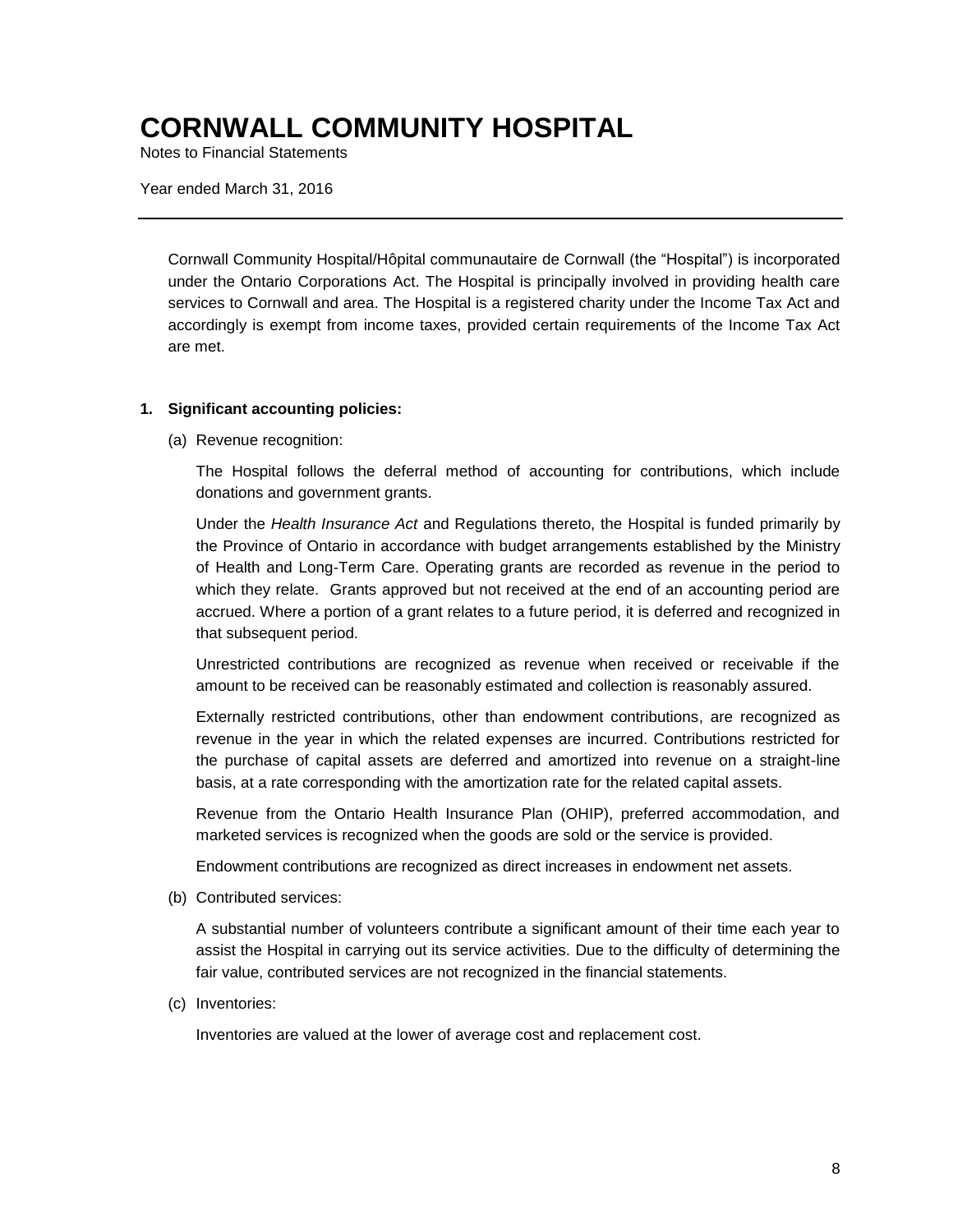Notes to Financial Statements (continued)

Year ended March 31, 2016

#### **1. Significant accounting policies (continued):**

(d) Capital assets:

Purchased capital assets, other than minor equipment are recorded at cost. Assets acquired under capital lease are initially recorded at the present value of future minimum lease payments and amortized over the estimated life of the assets. When a capital asset no longer contributes to the Hospital's ability to provide services, its carrying amount is written down to its residual value. Contributed capital assets are recorded at fair value at the date of contribution.

Capital assets are amortized on a straight-line basis over their expected useful lives at rates varying from 2% to 20% per annum.

Minor equipment replacements are expensed in the year of replacement. Construction in progress is not amortized until the project is complete and the facilities come into use.

The cost of renovations to the Hospital buildings which significantly increase its useful life and capacity are included as part of the cost of the related capital assets. Renovation costs to adapt the Hospital buildings to changed operating conditions or to maintain normal operating efficiency are expensed as incurred.

Equipment leased on terms which transfer substantially all of the benefits and risks of ownership to the Hospital are accounted for as "capital leases" and are therefore accounted for as though an asset has been purchased and a liability incurred. All other items of equipment held on lease are accounted for as operating leases.

(e) Employee future benefits:

The Hospital accrues its obligations under the defined benefit plans as the employees render the services necessary to earn the compensated absences and other retirement benefits. The actuarial determination of the accrued benefit obligations for retirement benefits uses the projected benefit method prorated on service (which incorporates management's best estimate of future salary levels, other cost escalation, retirement ages of employees and other actuarial factors). The most recent actuarial valuation of the benefit plans for funding purposes was as of March 31, 2015, and the next required valuation will be as of March 31, 2018.

Actuarial gains (losses) on the accrued benefit obligation arise from differences between actual and expected experience and from changes in the actuarial assumptions used to determine the accrued benefit obligation. The net accumulated actuarial gains (losses) are amortized over the average remaining service period of active employees. The average remaining service period of the active employees covered by the other retirement benefits plan is 8.5 years.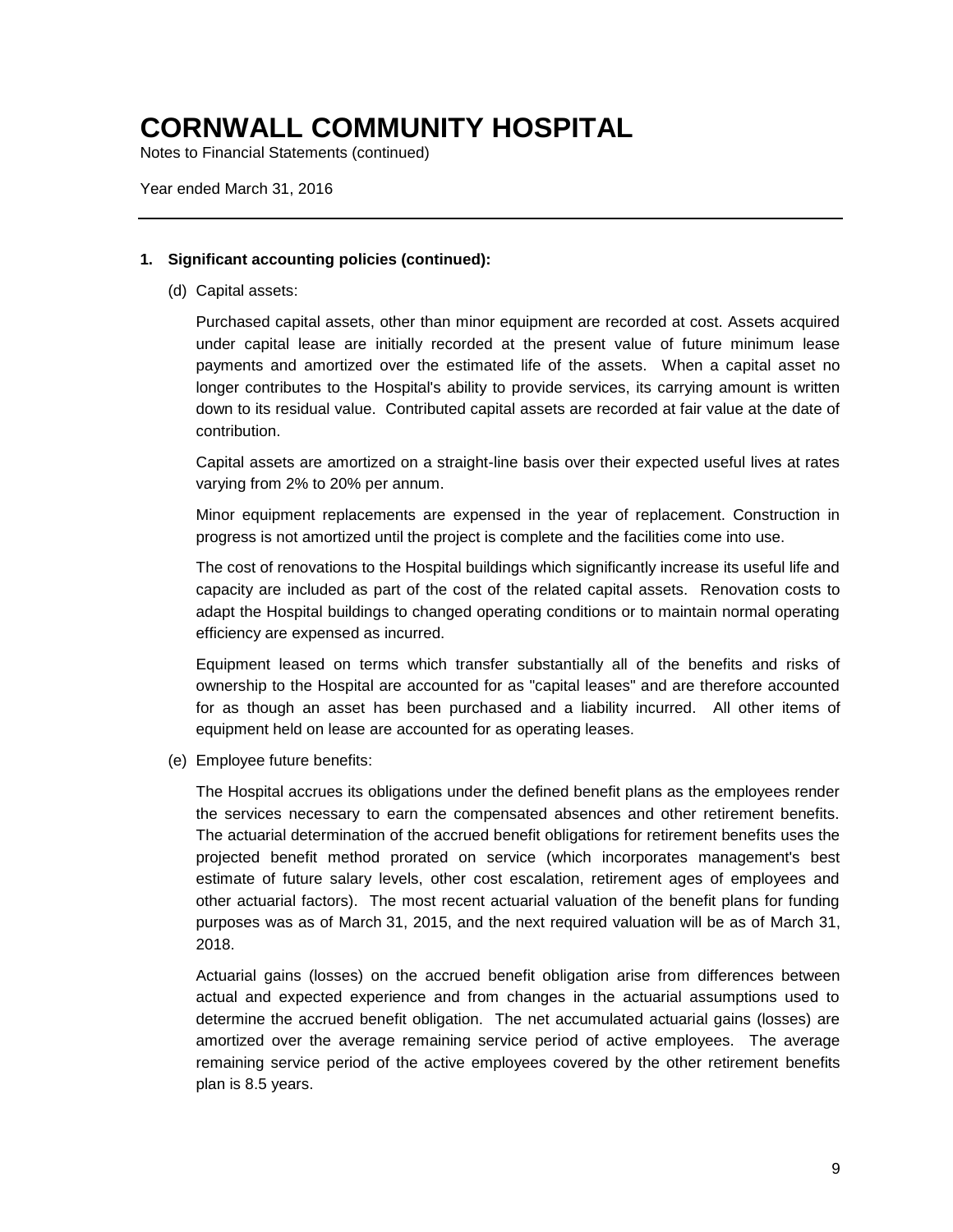Notes to Financial Statements (continued)

Year ended March 31, 2016

### **1. Significant accounting policies (continued):**

(e) Employee future benefits (continued):

Past service costs arising from plan amendments are recognized immediately in the period the plan amendments occur.

The Hospital is an employer member of the Healthcare of Ontario Pension Plan, which is a multi-employer, defined benefit pension plan. The Hospital has adopted deferred contribution plan accounting principles for this Plan because insufficient information is available to apply defined benefit plan accounting principles. Contributions to the multi-employer defined benefit plan are expensed when due.

(f) Financial instruments:

Financial instruments are recorded at fair value on initial recognition. Financial instruments are subsequently recorded at cost or amortized cost unless management has elected to carry the instruments at fair value. Management has not elected to carry financial instruments at fair value.

Long-term debt is recorded at cost.

(g) Use of estimates:

The preparation of financial statements requires management to make estimates and assumptions that affect the reported amounts of assets and liabilities, and disclosure of contingent assets and liabilities, at the date of the financial statements and the reported amounts of revenues and expenses during the period. Actual results could differ from those estimates. These estimates are reviewed periodically and as adjustments become necessary, they are reported in the periods in which they became known.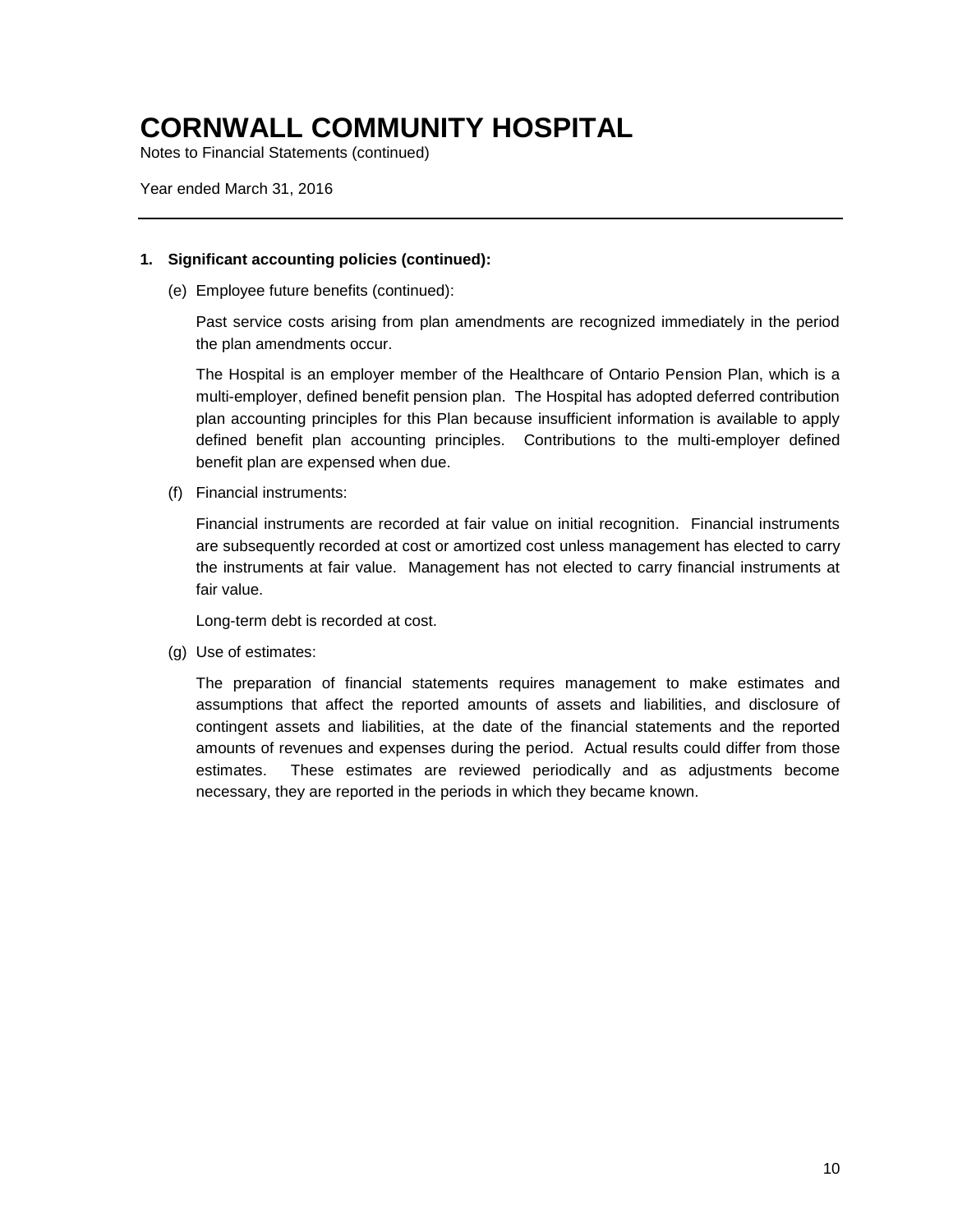Notes to Financial Statements (continued)

Year ended March 31, 2016

#### **2. Short-term loan:**

Short-term loan is comprised of the following items:

|                 | 2016             | 2015            |
|-----------------|------------------|-----------------|
| Short-term loan | 5,000,000<br>\$. | 5,000,000<br>\$ |

The Hospital has an available non-revolving term facility of \$6,000,000 with its lenders, of which \$Nil was drawn against at March 31, 2016 (2015 - \$Nil). This line of credit is unsecured and bears interest at prime. The Hospital also has an available revolving demand facility of \$5,000,000 with its lenders, of which \$5,000,000 was drawn against at March 31, 2016 (2015 - \$5,000,000). This line of credit is unsecured and bears interest at prime.

The Hospital also maintains an ongoing \$2,000,000 revolving lease line of credit whose main purpose is the financing of major equipment of which \$Nil was drawn against at year end.

#### **3. Accounts receivable:**

Accounts receivable are comprised of the following items:

|                                                                               | 2016                          | 2015                     |
|-------------------------------------------------------------------------------|-------------------------------|--------------------------|
| Ministry of Health and Long-Term Care<br>Ontario Health Insurance Plan (OHIP) | 5,131,975<br>SS.<br>1,808,847 | \$4,582,743<br>1,185,218 |
| Other                                                                         | 3,477,292                     | 2,886,765                |
|                                                                               | 10,418,114                    | 8,654,726                |
| Less allowance for doubtful accounts receivable                               | 251,887                       | 144.000                  |
|                                                                               | \$10,166,227                  | \$8,510,726              |

The receivable from the Ministry of Health and Long-Term Care relates to the 5% holdback by the Capital Branch for the restructuring project.

### **4. Restricted cash:**

Restricted cash is comprised of the following items:

|                                | 2016    | 2015    |
|--------------------------------|---------|---------|
| Cash related to endowment fund | 209.010 | 209,010 |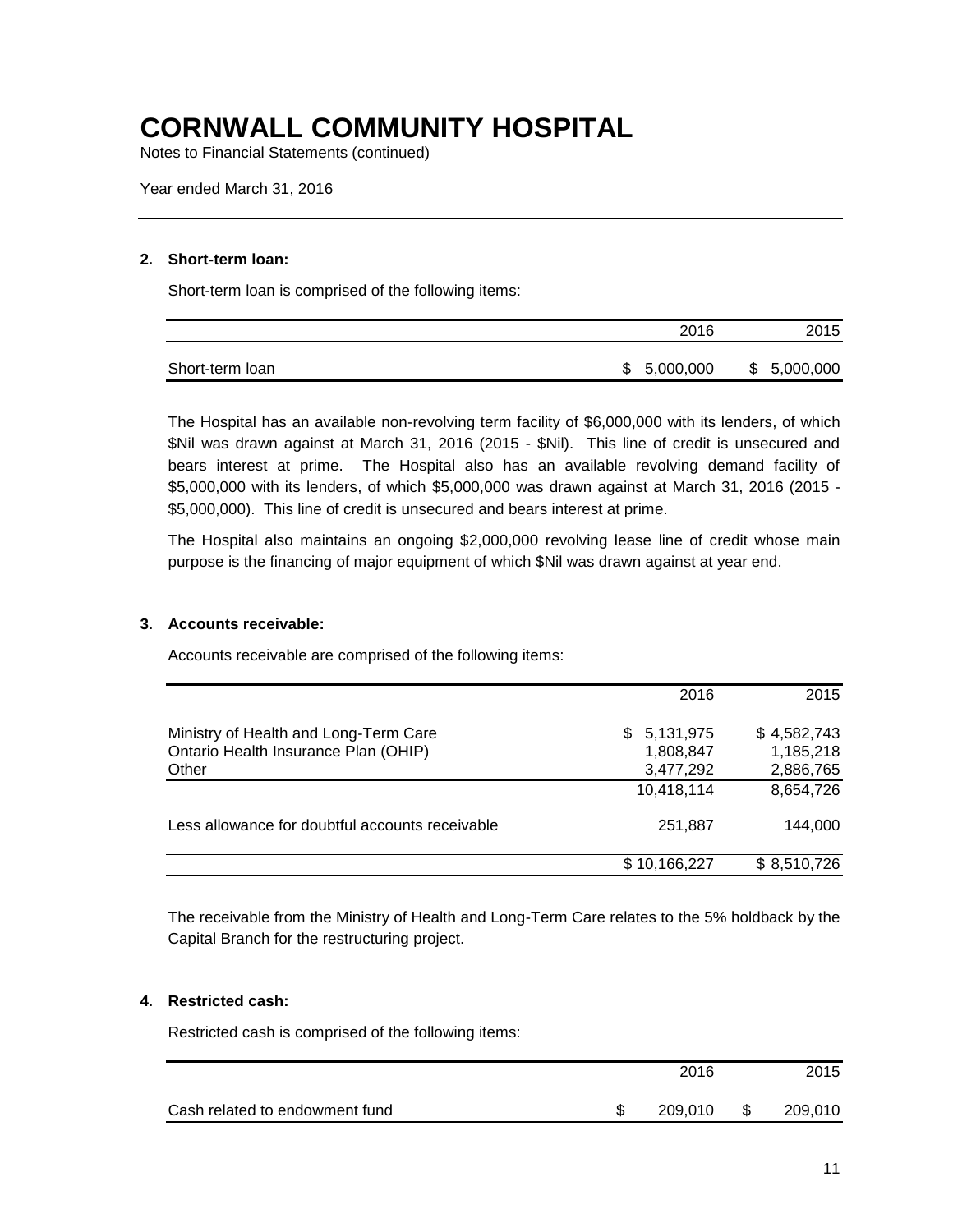Notes to Financial Statements (continued)

Year ended March 31, 2016

#### **5. Capital assets:**

(a) Capital assets are comprised of the following items:

|                                             |               |                  | 2016          | 2015          |
|---------------------------------------------|---------------|------------------|---------------|---------------|
|                                             |               | Accumulated      | Net book      | Net book      |
|                                             | Cost          | amortization     | value         | value         |
| Land                                        | \$<br>482,402 | \$               | \$<br>482,402 | \$<br>482,402 |
| Land improvements                           | 607,147       | 548,850          | 58.297        | 45.544        |
| <b>Buildings</b><br><b>Building service</b> | 95,095,274    | 15,430,472       | 79,664,802    | 81,227,876    |
| equipment<br>Furniture and                  | 40,828,762    | 7,247,407        | 33,581,355    | 35,607,866    |
| equipment                                   | 50,259,648    | 36,862,639       | 13,397,009    | 16,623,895    |
| Deferred charges<br>Construction-in-        | 12,109,970    | 3,154,406        | 8,955,564     | 3,762,591     |
| progress                                    | 2,141,341     |                  | 2,141,341     | 808,971       |
|                                             | \$201,524,544 | \$<br>63,243,774 | \$138,280,770 | \$138,559,145 |

Cost and accumulated amortization of capital assets at March 31, 2015 amounted to \$192,165,575 and \$53,606,430, respectively.

(b) Capital redevelopment:

In 2003, the Hospital was directed by the Ministry of Health and Long-Term Care to begin planning to consolidate all acute care services on the McConnell Avenue site. The Hospital engaged architects and health care planners to assist in the planning for the expansion and renovations of the McConnell Avenue site. Funding for this project is comprised of capital grants from the Province of Ontario, Municipal contributions and local fundraising initiatives.

On December 12, 2008, the Hospital was approved by the Ministry of Health and Long-Term Care to proceed with the capital redevelopment of the McConnell Avenue Site. Total capital cost is estimated at \$113M which includes an expansion of 95,000 square feet of new space, 78,000 square feet of renovation and new equipment. Substantial completion was achieved in November 2014 and the final reconciliation with the Capital Branch at the Ministry has started.

In 2015, the Hospital was approved by the Ministry of Health and Long-Term Care to proceed with the capital project to build a Community Addictions and Mental Health Building to consolidate adult and child services in one location. Funding for this project is comprised of capital grants from the Province of Ontario and local fundraising initiatives. Expected completion of this project is October 2016.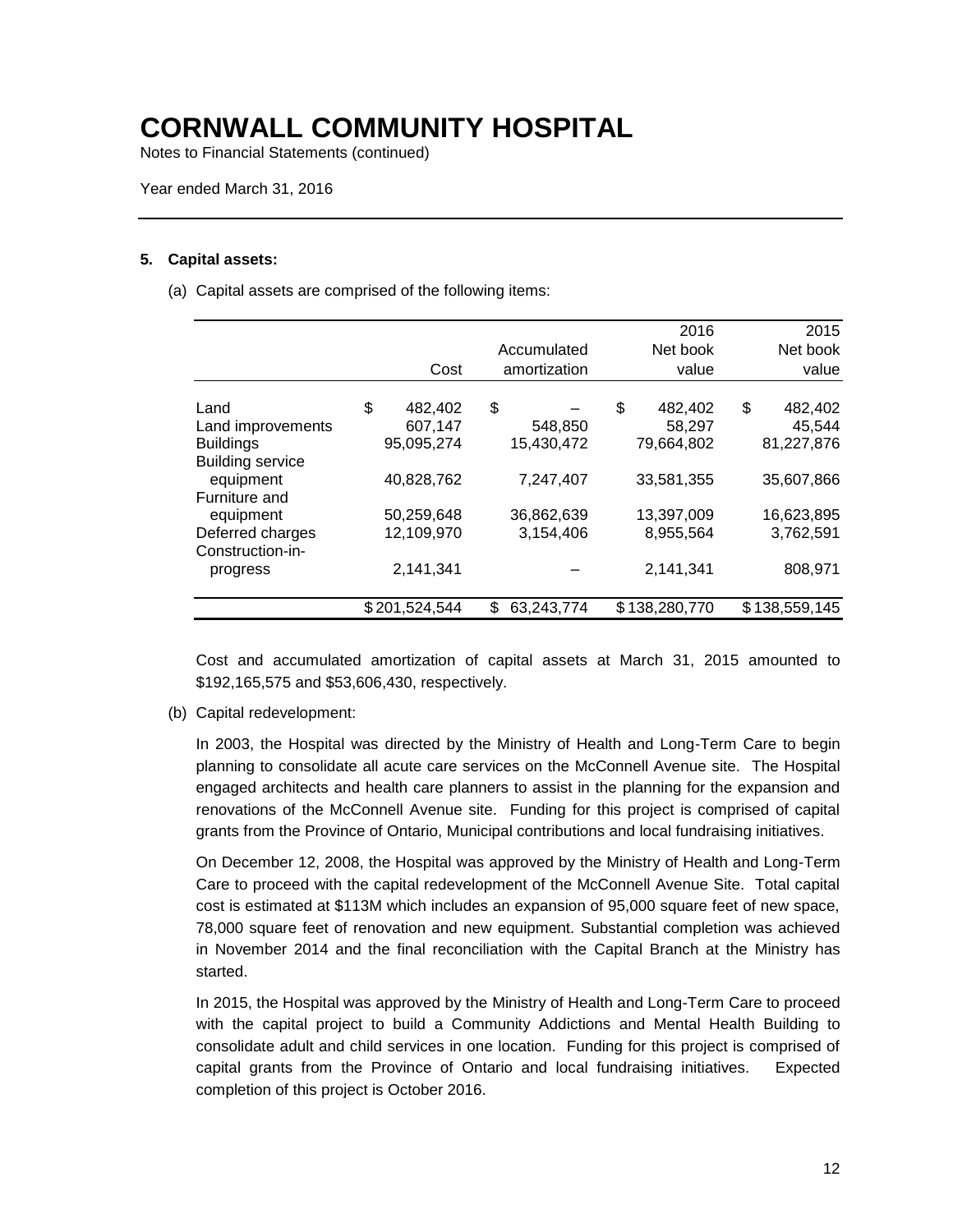Notes to Financial Statements (continued)

Year ended March 31, 2016

#### **6. Accounts payable and accrued liabilities:**

Accounts payable are comprised of the following items:

|                                          | 2016            | 2015         |
|------------------------------------------|-----------------|--------------|
| Salaries and wages                       | 5,600,339<br>S. | \$4,816,139  |
| Vacation and banked time                 | 1,352,384       | 1,533,788    |
| Pay equity liability                     | 25,377          | 493,370      |
| <b>Construction holdback</b>             | 127.317         | 1,480,368    |
| Accounts payable and accrued liabilities | 6,678,969       | 8,149,317    |
|                                          | \$13,784,386    | \$16,472,982 |

### **7. Employee future benefits:**

The Hospital provides extended health care, dental and life insurance to certain employees. An independent actuarial study of the post-retirement and post-employment benefits has been undertaken. The most recent valuation of employee future benefits was completed as at March 31, 2016.

The significant actuarial assumptions adopted in estimating the Hospital's accrued benefit obligation are as follows:

|                            | 2016  | 2015  |
|----------------------------|-------|-------|
|                            |       |       |
| Discount rate              | 3.76% | 3.31% |
| Salary increases           | 2.50% | 2.50% |
| Inflation                  | 2.00% | 2.00% |
| Dental benefits escalation | 2.50% | 2.50% |
| Health benefits escalation | 4.00% | 4.00% |

The continuity of the Hospital's accrued benefit obligation is as follows:

|                                             | 2016            | 2015        |
|---------------------------------------------|-----------------|-------------|
| Accrued benefit obligation, opening balance | 5,857,767<br>S. | \$5,107,783 |
| Current service costs                       | 311.526         | 287,303     |
| Interest on accrued benefit obligation      | 194,083         | 201,987     |
| Benefits paid                               | (237, 879)      | (249, 233)  |
| <b>Actuarial loss</b>                       | (434, 162)      | 509,927     |
| Accrued benefit obligation, closing balance | 5,691,335       | \$5,857,767 |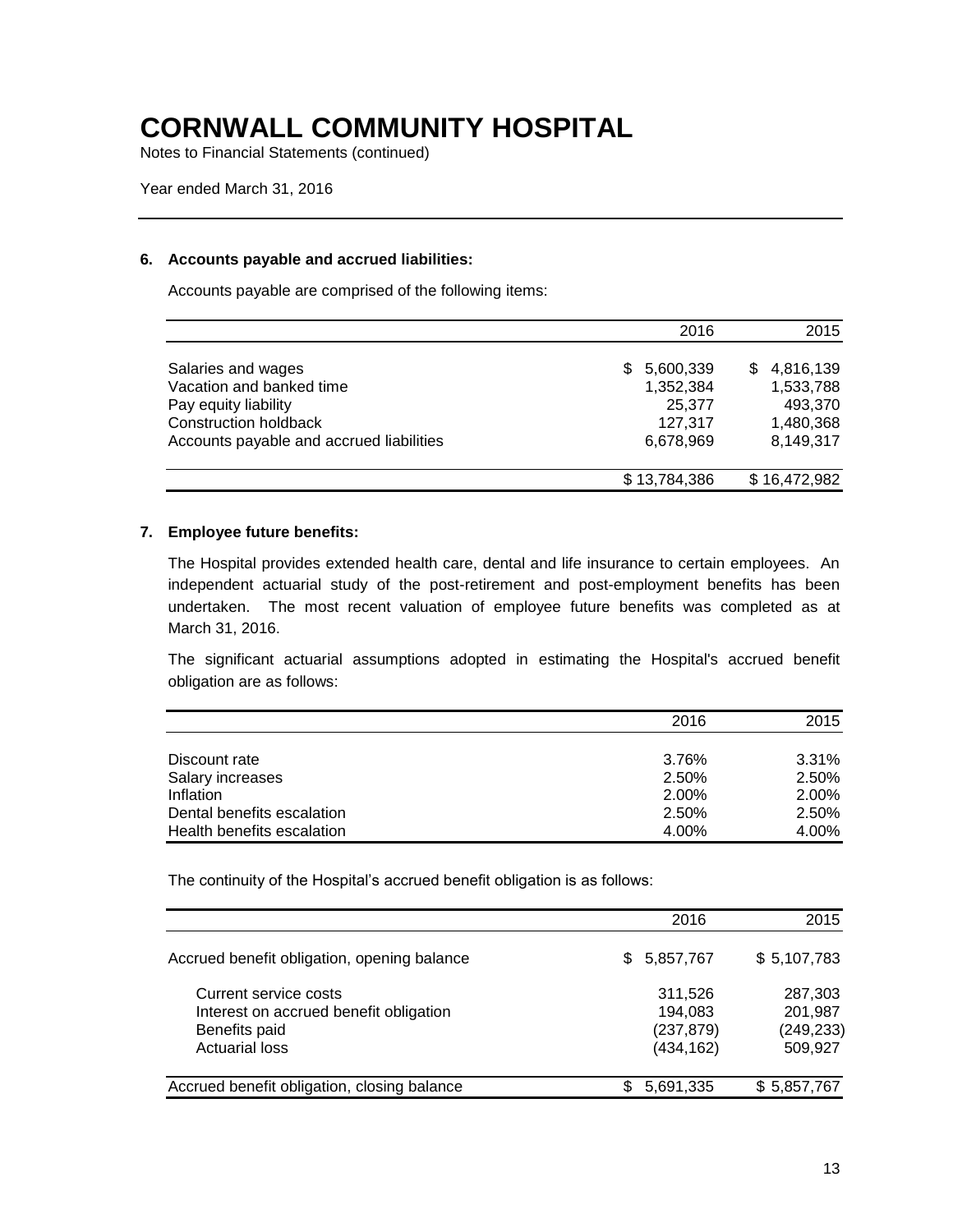Notes to Financial Statements (continued)

Year ended March 31, 2016

### **7. Employee future benefits (continued):**

Reconciliation of the accrued benefit obligation to the accrued benefit liability is as follows:

|                                                                    | 2016                       | 2015                      |
|--------------------------------------------------------------------|----------------------------|---------------------------|
| Accrued benefit obligation<br>Unamortized actuarial losses (gains) | 5,691,335<br>\$.<br>93,630 | \$5,857,767<br>(383, 636) |
| Accrued benefit liability                                          | 5,784,965                  | 5,474,131                 |
| Less: current portion of benefit obligation                        | 548.713                    | 472,451                   |
| Long-term portion of employee future benefits                      | 5,236,252                  | 5,001,680                 |
| Add: EORLA vested employees                                        | 88,310                     | 88,310                    |
|                                                                    | 5,324,562                  | \$5,089,990               |

### **8. Long-term debt:**

|                                                                                                                              |    | 2016      | 2015         |
|------------------------------------------------------------------------------------------------------------------------------|----|-----------|--------------|
| Fixed rate term loan bearing interest at 3.3%,<br>payable in blended monthly payments of<br>\$4,737, due January 11, 2016    | \$ |           | \$<br>51,235 |
| Fixed rate term loan bearing interest at 2.1%,<br>payable in blended monthly payments of<br>\$84,000, due September 25, 2023 |    | 5,050,000 |              |
| Fixed rate term loan bearing interest at 2.66%,<br>payable in blended month payments of<br>\$11,000, due December 18, 2041   |    | 885,000   |              |
|                                                                                                                              |    | 5,935,000 | 51,235       |
| Less current portion                                                                                                         |    | 533,000   | 51,235       |
|                                                                                                                              | S. | 5,402,000 | \$           |

The Organization has entered into an interest rate swap agreement to manage the volatility of interest rates. The maturity date of the interest rate swap is the same as the maturity dates of the associated loans.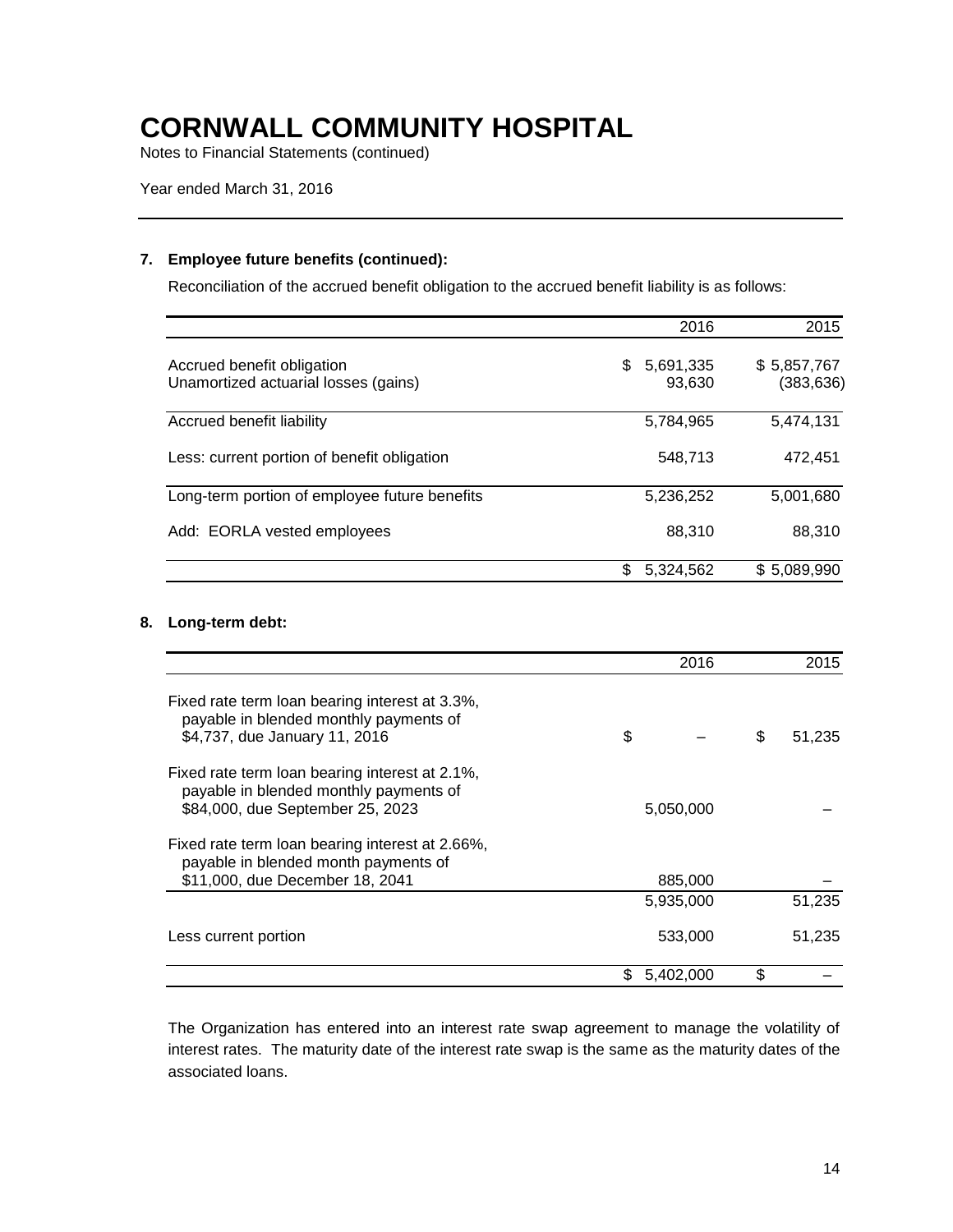Notes to Financial Statements (continued)

Year ended March 31, 2016

### **8. Long-term debt (continued):**

The fair value of the interest rate swap at March 31, 2016 is in a net unfavorable position of \$191,937 which is recorded on the statement of financial position. The current year impact of the change in fair value of the interest rate swap is a reduction to the statement of remeasurement gains and loss of \$191,937.

The fair value of the interest rate swap has been determined using Level 3 of the fair value hierarchy. The fair value of interest rate swaps is based on broker quotes. Those quotes are tested for reasonableness by discounting estimated future cash flows based on the terms and maturity of each contract and using market interest rates for a similar instrument at the measurement date.

Future principal payments required on all long-term debt for the next five years are as follows:

| 2017 | 533,000<br>\$ |
|------|---------------|
| 2018 | 1,150,000     |
| 2019 | 1,176,000     |
| 2020 | 1,200,000     |
| 2021 | 1,228,000     |

### **9. Deferred contributions:**

Deferred capital contributions related to capital assets represent the unspent and unamortized amount of donations and grants received for the purchase of capital assets. The amortization of capital contributions is recorded as revenue in the statement of operations.

|                                                                                                    | 2016                           |     | 2015                     |
|----------------------------------------------------------------------------------------------------|--------------------------------|-----|--------------------------|
| Balance, beginning of year<br>Additional donations and grants received                             | 125,676,891<br>S.<br>1,357,024 | S   | 126,283,741<br>6,245,584 |
| Interest earned on unspent contributions<br>Less amounts amortized to revenue for the current year | 3.676<br>(7, 250, 957)         |     | 57.209<br>(6,909,643)    |
| Balance, end of year                                                                               | 119,786,634                    | \$. | 125,676,891              |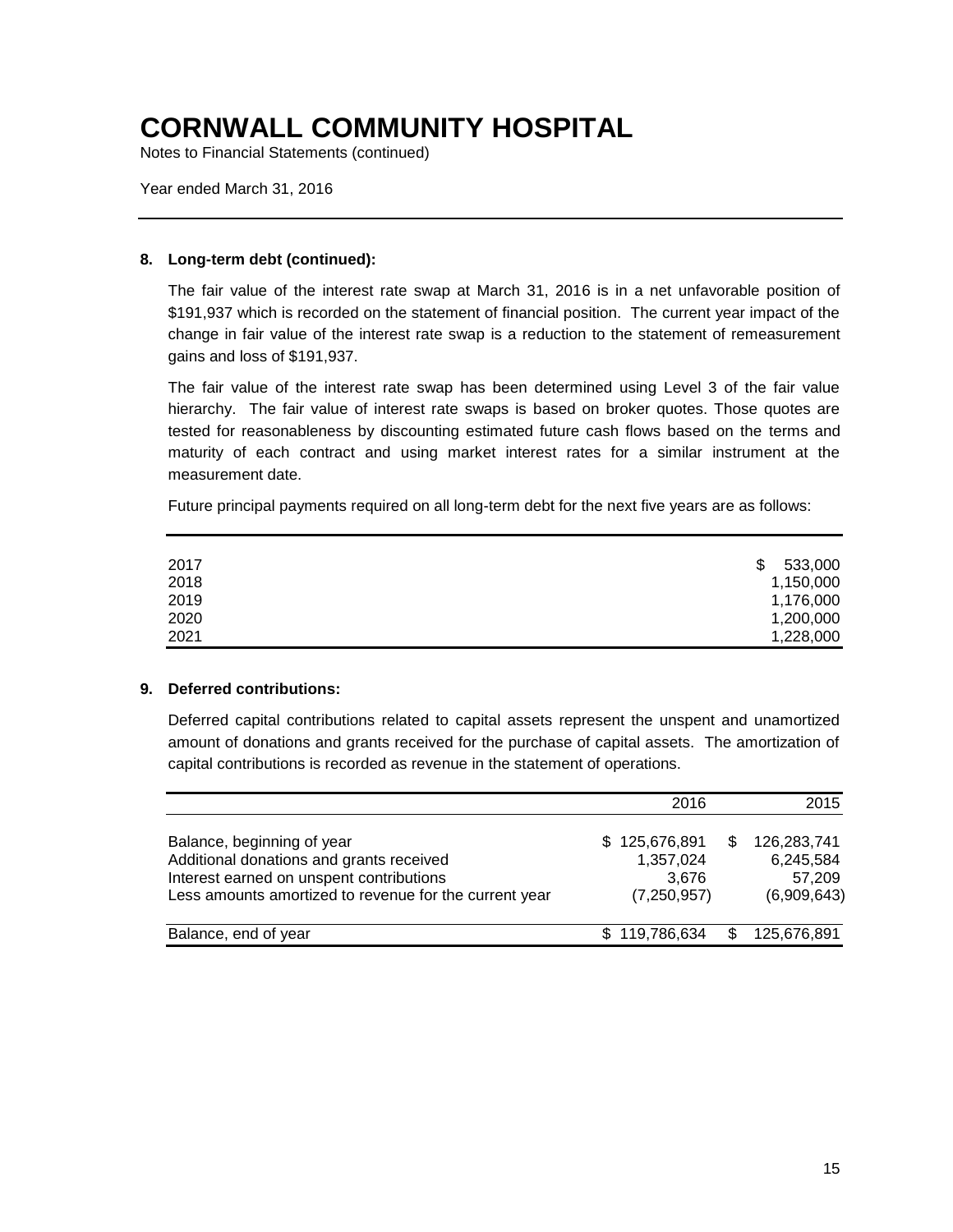Notes to Financial Statements (continued)

Year ended March 31, 2016

### **9. Deferred contributions (continued):**

The balance of deferred capital contributions related to capital assets consists of the following:

|                                                                                       | 2016                     |     | 2015                     |
|---------------------------------------------------------------------------------------|--------------------------|-----|--------------------------|
| Unamortized capital contributions used to<br>purchase assets<br>Unspent contributions | \$119,610,257<br>176.377 | \$. | 124,000,925<br>1.675.966 |
|                                                                                       | \$119,786,634            | S.  | 125,676,891              |

### **10. Investment in capital assets:**

(a) Investment in capital assets is calculated as follows:

|                                          | 2016                        | 2015          |
|------------------------------------------|-----------------------------|---------------|
| Capital assets<br>Amounts financed by:   | \$138,280,770 \$138,559,145 |               |
| Deferred contributions on capital assets | (119,610,257)               | (124,000,925) |
| Long-term debt                           | (5,935,000)                 | (51, 235)     |
|                                          | 12,735,513<br>\$.           | 14,506,985    |

(b) Change in net assets investment in capital assets is calculated as follows:

|                                             | 2016            | 2015            |
|---------------------------------------------|-----------------|-----------------|
| Deficiency of revenue over expenses:        |                 |                 |
| Amortization of deferred contributions      | \$7,250,958     | \$<br>6,909,643 |
| Amortization of capital assets              | (9,637,221)     | (9,509,622)     |
|                                             | $$$ (2,386,263) | $$$ (2,599,979) |
|                                             | 2016            | 2015            |
| Net change in investment in capital assets: |                 |                 |
| Purchase of capital assets                  | 9,358,845       | \$14,820,880    |
| Amounts funded by deferred contributions    | (2,860,289)     | (12, 942, 393)  |
| Repayment of long-term debt                 | 51,235          | 429,221         |
| Amounts financed by long-term debt          | (5,935,000)     |                 |
|                                             | 614,791         | 2,307,708<br>S. |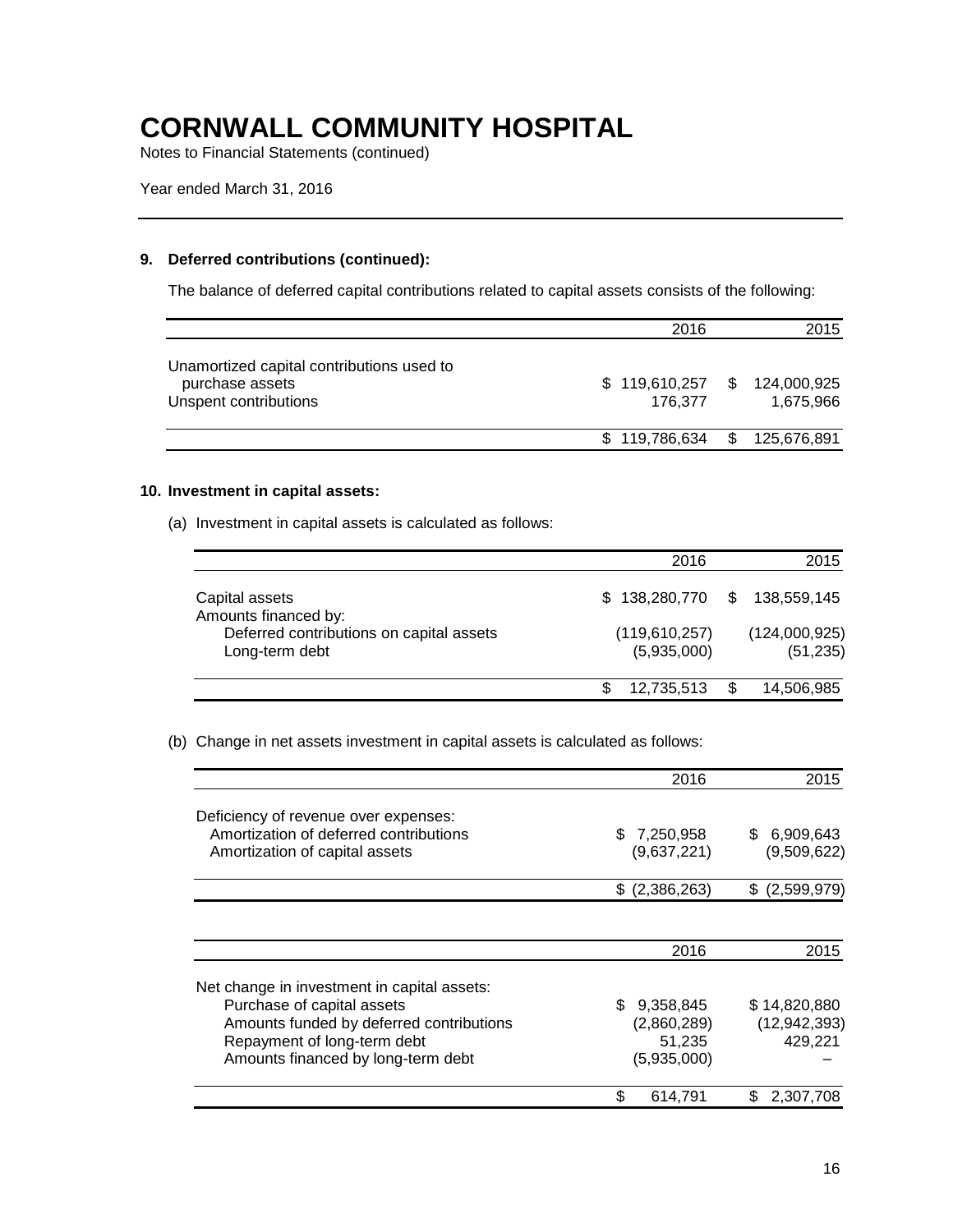Notes to Financial Statements (continued)

Year ended March 31, 2016

#### **11. Restrictions on net assets:**

The net assets for endowment purposes are subject to externally imposed restrictions stipulating that the principal be maintained intact. Investment income of \$2,187 on the assets is used to offset costs incurred by the Hospital.

### **12. Contingencies and commitments:**

- (a) The nature of the Hospital's activities is such that there is usually litigation pending or in prospect at any time. With respect to claims at March 31, 2016, management believes the Hospital has valid defenses and appropriate insurance coverage in place. In the event any claims are successful, management believes that such claims are not expected to have a material effect on the Hospital's financial position.
- (b) On July 1, 1987, a group of health care organizations, ("subscribers"), formed Healthcare Insurance Reciprocal of Canada ("HIROC"). HIROC is registered as a Reciprocal pursuant to Provincial Insurance Acts, which permits persons to exchange with other persons reciprocal contracts of indemnity insurance. HIROC facilitates the provision of liability insurance coverage of health care organizations in the provinces of Ontario, Manitoba, Saskatchewan and Newfoundland. Subscribers pay annual premiums, which are actuarially determined, and are subject to assessment for losses in excess of such premiums, if any, experienced by the group of subscribers for the years in which they were a subscriber. No such assessments have been made to March 31, 2016.

Since its inception in 1987, HIROC has accumulated an un-appropriated surplus, which is the total of premiums paid by all subscribers plus investment income less the obligation for claims reserves and expenses and operating expenses. Each subscriber which has an excess of premium plus investment income over the obligation for their allocation of claims reserves and expenses and operating expenses may be entitled to receive distributions of their share of the un-appropriated surplus at the time such distributions are declared by the Board of Directors of HIROC. There are no distributions receivables from HIROC as of March 31, 2016.

(c) Working capital:

The Hospital has received \$25,420,500 in one-time funding, at the rate of \$8,473,500 per year starting in 2012 to improve the working funds deficit position of the Hospital. In order to retain the funding, the Hospital must have an annual balanced budget, and the Hospital must contribute to improving the working fund deficit position to 0% by March 31, 2023.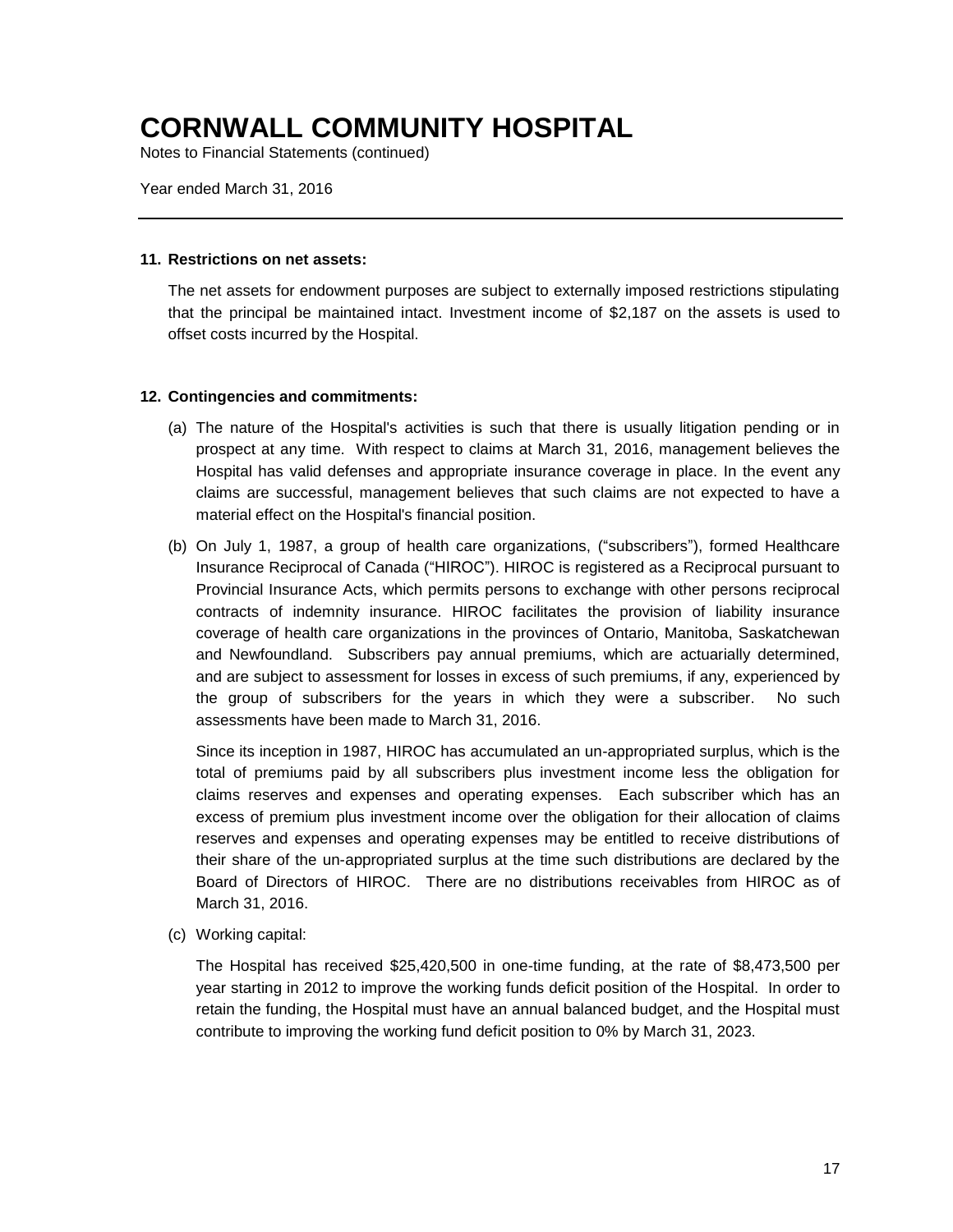Notes to Financial Statements (continued)

Year ended March 31, 2016

### **12. Contingencies and commitments (continued):**

(d) Cerner contract (FHIT Project):

The Hospital has entered into a contract with Cerner in September 2014 to implement an Electronic Health Record (EHR) over the next 18 months. The total value of the contract is \$10.88 million for licensing and implementation, with an annual operating cost of \$1.366 million following implementation for remote hosting, application management, and maintenance. The project has been progressing well and is in its final stages. The Electronic Health Record is expected to go live in October 2016

### **13. Pension costs:**

Substantially all of the employees of the Hospital are members of the Healthcare of Ontario Pension Plan (the "Plan"), which is a multi-employer defined benefit pension plan available to all eligible employees of the participating members of the Ontario Hospital Association. Contributions to the plan made during the year by the Hospital on behalf of its employees amounted to \$4,633,743 (2015 - \$4,544,685) and are included in the statement of operations.

Pension expense is based on Plan management's best estimates, in consultation with its actuaries, of the amount, required to provide a high level of assurance that benefits will be fully represented by fund assets at retirement, as provided by the Plan. The funding objective is for employer contributions to the Plan to remain a constant percentage of employees' contributions.

Variances between actuarial funding estimates and actual experience may be material and any differences are generally to be funded by the participating members. The Plan's 2013 Annual Report indicates the plan is fully funded at 114%.

### **14. Net changes in non-cash working capital components relating to operations:**

|                                             | 2016          | 2015          |
|---------------------------------------------|---------------|---------------|
|                                             |               |               |
| Decrease (increase) in current assets:      |               |               |
| Accounts receivable                         | \$(1,655,501) | \$(2,448,848) |
| Inventories                                 | (29, 659)     | 94,945        |
| Prepaid expenses                            | 40.372        | 50,232        |
| Increase (decrease) in current liabilities: |               |               |
| Accounts payable and accrued liabilities    | (2,688,596)   | (7,432,688)   |
| Deferred revenue                            | (367, 914)    | 724,562       |
| Net change in non-cash working capital      | (4,701,298)   | \$(9,011,797) |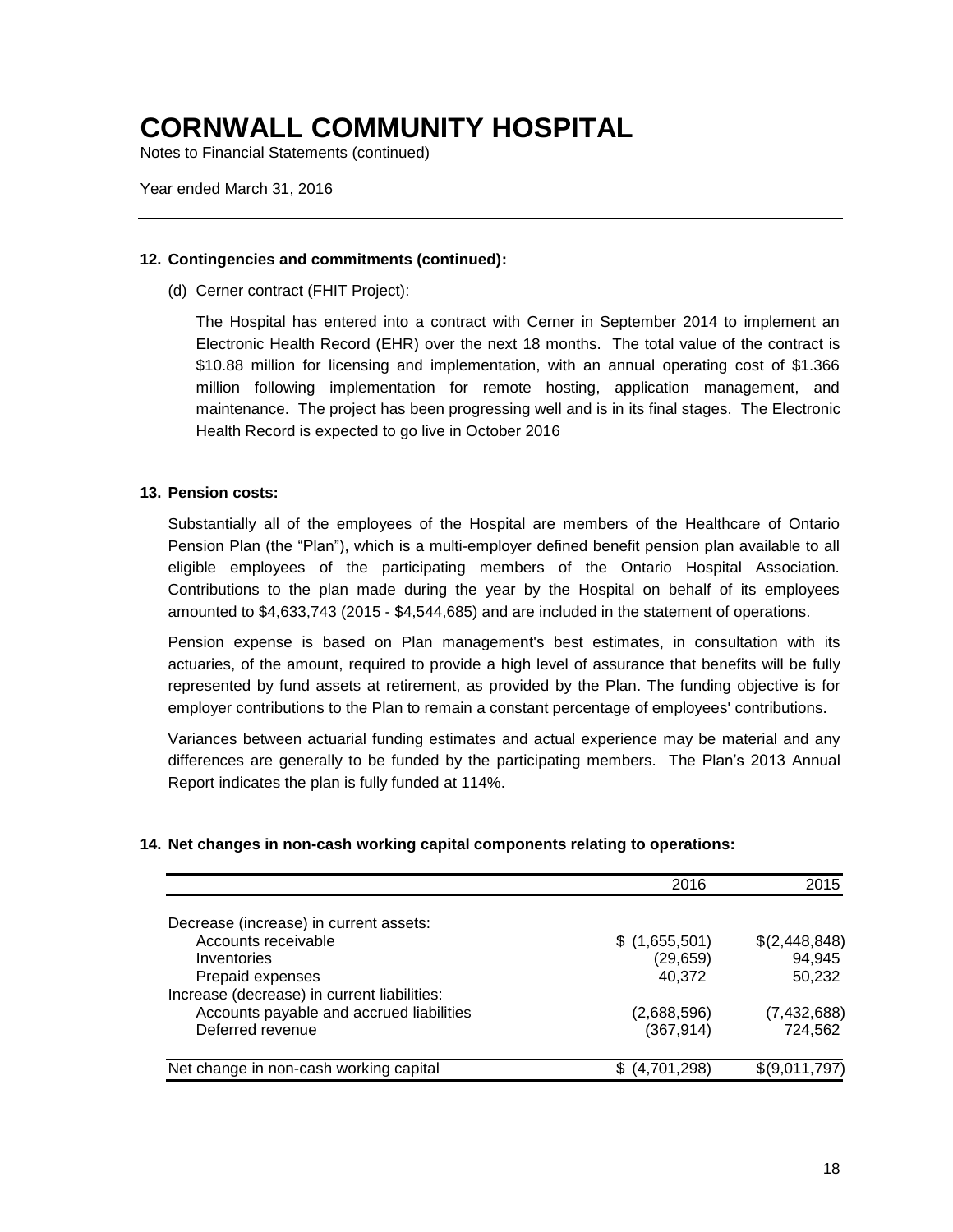Notes to Financial Statements (continued)

Year ended March 31, 2016

#### **15. Related entities:**

(a) Cornwall Community Hospital Foundation:

The Hospital has an economic interest, but not control, in Cornwall Community Hospital Foundation (the "Foundation").

The Foundation is incorporated under the Canada Corporations Act and is a registered charity under the Income Tax Act. The Foundation's mandate is to raise funds for the Hospital's programs, medical equipment, expansion and renovation to enhance quality healthcare in the community.

The net assets and results of the operations of the Foundation are not included in the financial statements of the Hospital.

Related party transactions during the year not separately disclosed in the financial statements include an amount of \$600,000 (2015 - \$680,000) that has been received from the Foundation, which has been recorded as deferred contributions to be used to fund the purchase of equipment for the Hospital.

(b) Auxiliary to the Cornwall Community Hospital:

The net assets and results of the operations of the Auxiliary are not included in the financial statements of the Hospital.

The Hospital has an economic interest in the Auxiliary to the Cornwall Community Hospital by way of the Hospital holding resources that are used by the Auxiliary to produce revenue.

(c) Eastern Ontario Regional Laboratory Association:

The Hospital has economic interest, but not control, in Eastern Ontario Regional Laboratory Association ("EORLA"). The net assets and results of the operations of EORLA are not included in the financial statements of the Hospital. Services in the amount of \$5,817,961 (2015 - \$5,627,726) were purchased from EORLA and are included in other supplies and expenses on the statement of operations. Expenses incurred at the Hospital for items such as salaries and supplies in the amount of \$335,273 (2015 - \$404,594) associated with lab testing are fully recoverable from EORLA, of which, \$16,922 (2015 - \$20,988) is included in accounts receivable as at March 31, 2016.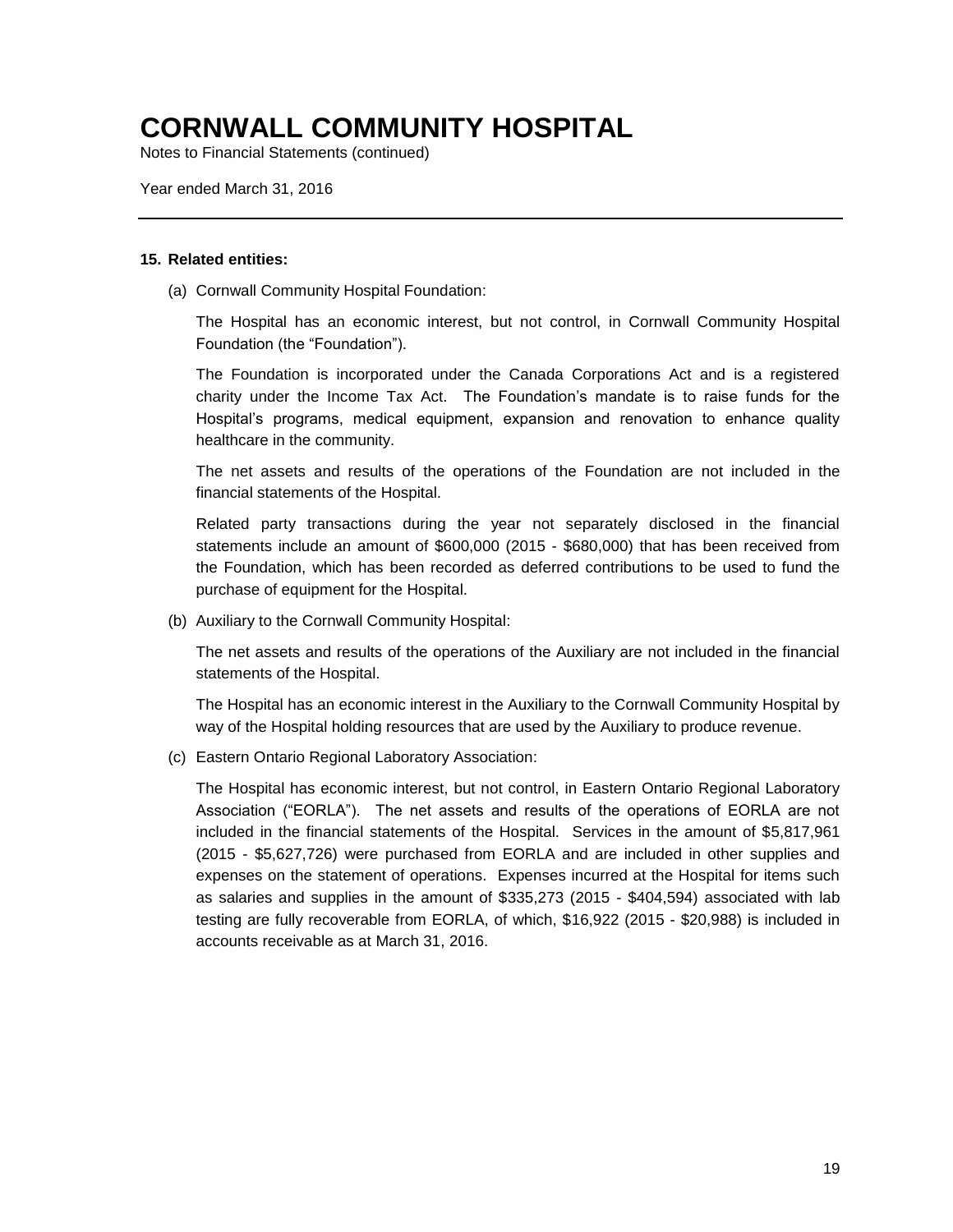Notes to Financial Statements (continued)

Year ended March 31, 2016

#### **16. Financial risks and concentration of credit risk:**

(a) Credit risk:

Credit risk refers to the risk that counterparty may default on its contractual obligations resulting in a financial loss. The Hospital is exposed to credit risk with respect to the accounts receivable and cash.

The Hospital assesses, on a continuous basis, accounts receivable and provides for any amounts that are not collectible in the allowance for doubtful accounts. The maximum exposure to credit risk of the Hospital at March 31, 2016 is the carrying value of these assets.

The carrying amount of accounts receivable is valued with consideration for an allowance for doubtful accounts. The amount of any related impairment loss is recognized in the statement of operations. Subsequent recoveries of impairment losses related to accounts receivable are credited to the statement of operations. The balance of the allowance for doubtful accounts at March 31, 2016 is \$251,887 (2015 - \$144,001).

As at March 31, 2016, \$Nil (2015 - \$96,748) of trade accounts receivable were past due, but not impaired.

There have been no significant changes to the credit risk exposure from 2015.

(b) Liquidity risk:

Liquidity risk is the risk that the Hospital will be unable to fulfill its obligations on a timely basis or at a reasonable cost. The Hospital manages its liquidity risk by monitoring its operating requirements. The Hospital prepares budget and cash forecasts to ensure it has sufficient funds to fulfill its obligations.

Accounts payable and accrued liabilities are generally due within 60 days of receipt of an invoice.

There have been no significant changes to the liquidity risk exposure from 2015.

(c) Market risk:

Market risk is the risk that changes in market prices, such as foreign exchange rates or interest rates will affect the Hospital's income or the value of its holdings of financial instruments. The objective of market risk management is to control market risk exposures within acceptable parameters while optimizing return on investment.